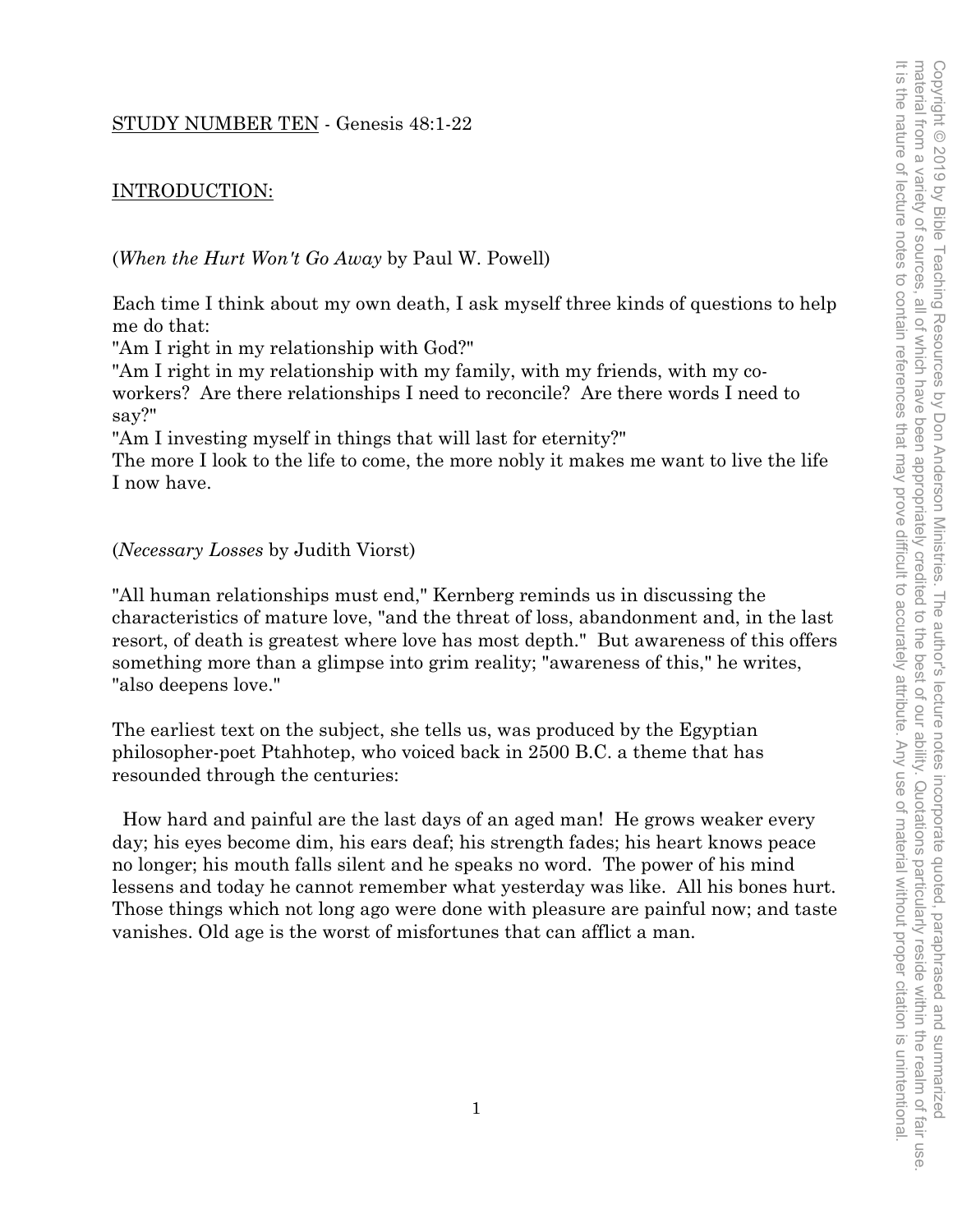In our study in the life of Joseph, we have progressed to the point of reconciliation between Joseph and his brothers.

In our last study in Genesis 46, Jacob sets out on his journey to the south and west. When he comes to Beersheba, he stops and offers sacrifices to the God of his father Isaac. And God spoke to Jacob and told him not to be afraid, to go down into Egypt because he was going to make him a great nation, and he was surely going to bring him up again.

Everybody who had gone down to Egypt before had gotten into trouble and was out of the father's will while there. Jacob just needed some reassurance, and he takes the time for worship and praise from a heart filled with joyful anticipation that he's going to get to see again his much-loved son alive.

All of his family and the livestock left and went down to Egypt.

When the company got to the region of Goshen, Jacob sent Judah on before him to Joseph. Joseph prepared his chariot and went on up to Goshen to meet his father Israel. As soon as he appeared before him, he fell on his neck and wept on his neck a long time. Then Israel said to Joseph, "Now I am ready to die since I have seen for myself that you are still alive."

Then Joseph went to tell Pharaoh about the fact that all of his family had come into the land of Egypt.

Then Joseph brought his father Jacob and presented him to Pharaoh, and Jacob blessed Pharaoh. Pharaoh asked Jacob, "How old are you?" And Jacob said to Pharaoh, "The years of my pilgrimage are a hundred and thirty. My years have been few and difficult, and they do not equal the years of the pilgrimage of my fathers." Then Jacob blessed Pharaoh and went out from his presence.

So Joseph settled his father and his brothers and gave them a possession in the land of Egypt, the best of the land and the land of Rameses, as Pharaoh had ordered.

And Joseph provided for his father and his brothers and all his household with food according to their little ones.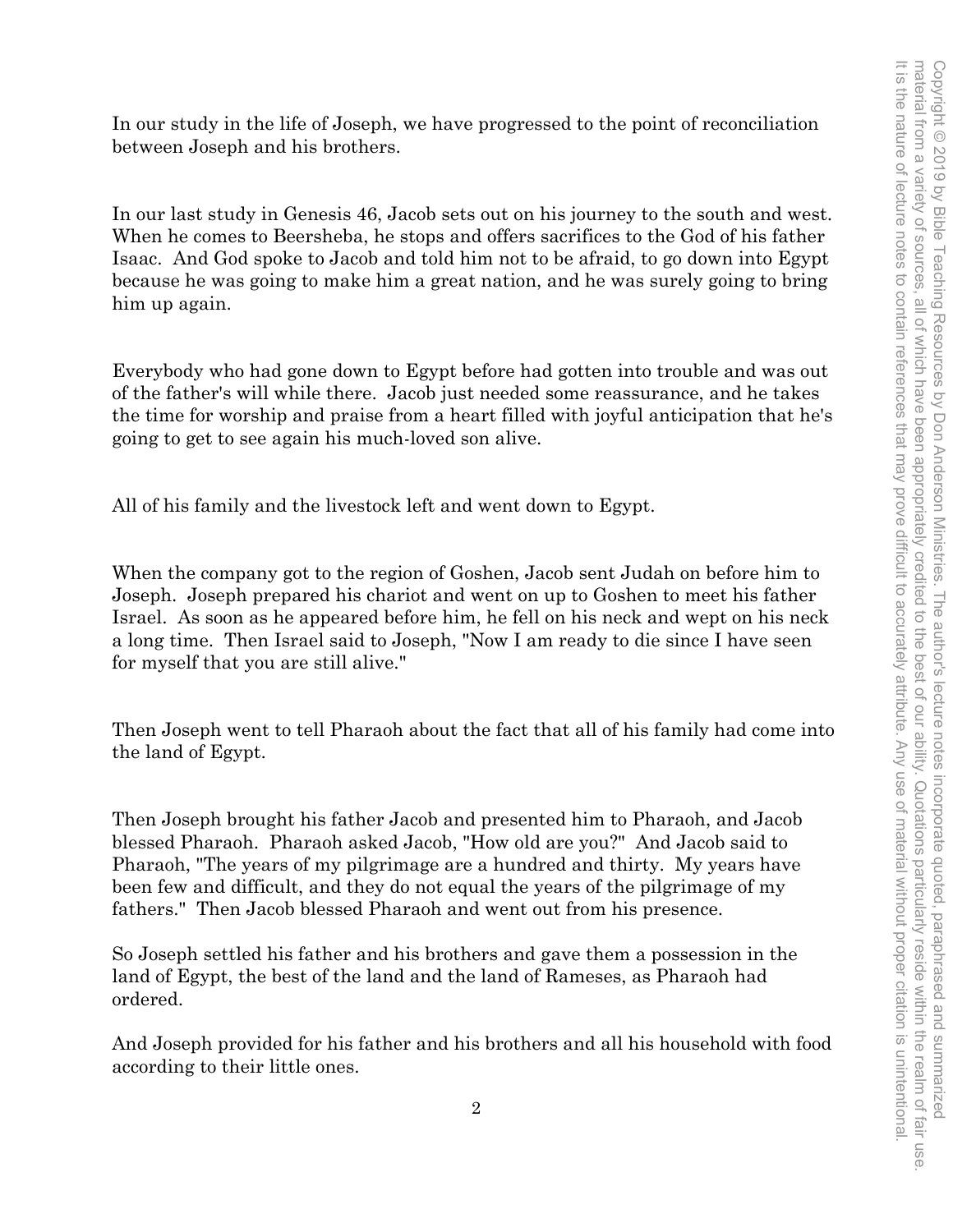Now Israel lived in the land of Egyptian Goshen, and they acquired property in it and were fruitful and became very numerous. And Jacob lived in the land of Egypt seventeen years, so the length of Jacob's life was 147 years. They were in Egypt, then, for five years of famine and then for twelve more good years.

As the study ended, we read these words:

## Genesis 47:29-31

When the time drew near for Israel to die, he called for his son Joseph and said to him, "If I have found favor in your eyes, put your hand under my thigh and promise that you will show me kindness and faithfulness. Do not bury me in Egypt, but when I rest with my fathers, carry me out of Egypt and bury me where they are buried." "I will do as you say," he said. "Swear to me," he said. Then Joseph swore to him, and Israel worshiped as he leaned on the top of his staff.

Jacob is still lingering to a slender thread of life as the scene of today's study opens. Joseph is now 56 years of age, and his father 147.

This now prepares us for the verses in Genesis 48 which come under consideration:

v. 1 Some time later Joseph was told, "Your father is ill." So he took his two sons Manasseh and Ephraim along with him.

Our chapter opens with the little phrase "some time later."

This takes us back to chap. 47:29 where Joseph took an oath that he would fulfill his father's desires:

### Genesis 47:29

When the time drew near for Israel to die, he called for his son Joseph and said to him, "If I have found favor in your eyes, put your hand under my thigh and promise that you will show me kindness and faithfulness. Do not bury me in Egypt."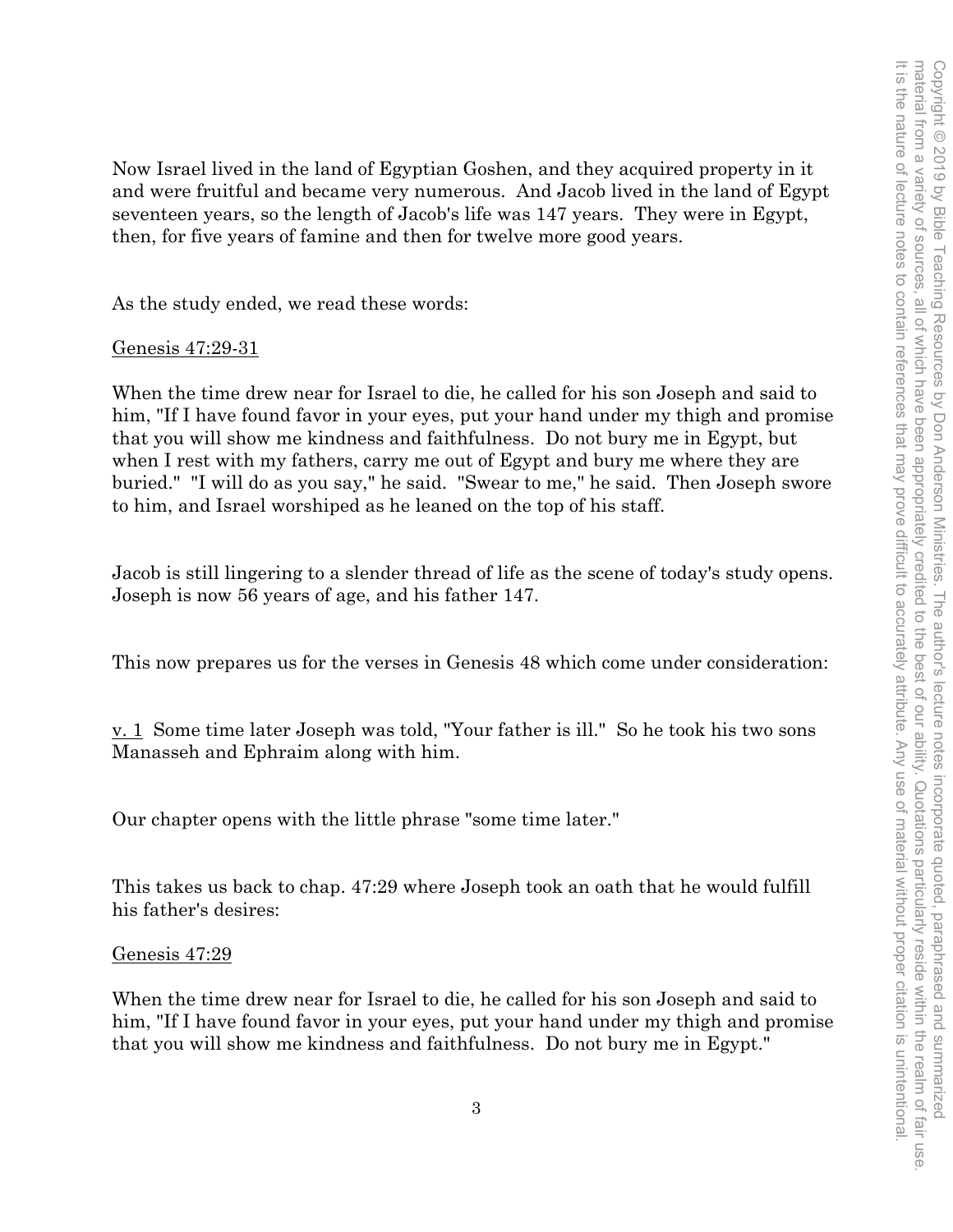Jacob longs to be buried back up in Hebron with Abraham, Sarah, Isaac, Rebekah, and his wife Leah.

Because this was not the exact day or time for Jacob to die, Joseph finds it necessary to go back to the business of the palace. Many times relatives and close friends almost feel like they are suspended in space and time no longer can be planned because everything is on hold. For some, it is a long, arduous, patient process of waiting for the slow death of a loved one.

Joseph has pressing responsibilities to care for and thus returns to his work.

Beth Jameson, the mother of a 14-year-old who is dying of leukemia, says,

 After they leave, the aloneness, stillness, and quietness of the house close in around me. The dust on my dresser across the room looks an inch thick. The dirty clothes hamper is bulging. The carpet needs vacuuming, and here I am in bed just barely able to take care of myself. That old enemy self-pity takes over once more as my concern over trivia looms all out of proportion.

 And so I create a monster of sweeping under the rug a delusive habit, but it is the only way I know to keep some semblance of normalcy in our lives for emotions are like mirrors. They reflect and bounce off one another. God, I'm no psychiatrist. Help me! What am I to say? What am I to do? It's like walking on eggshells every day trying to keep everybody reasonably happy and productive. I need more than mere courage, God. I need perseverance

and stamina. Help me not to resist these trying demands leukemia is imposing on my life too. It would only increase the pain. As days go by, the need to endure seems to increase my capacity to do so.

A message again is sent to Joseph: "Your father is ill."

The time has now come for the PATRIARCHAL BENEDICTION.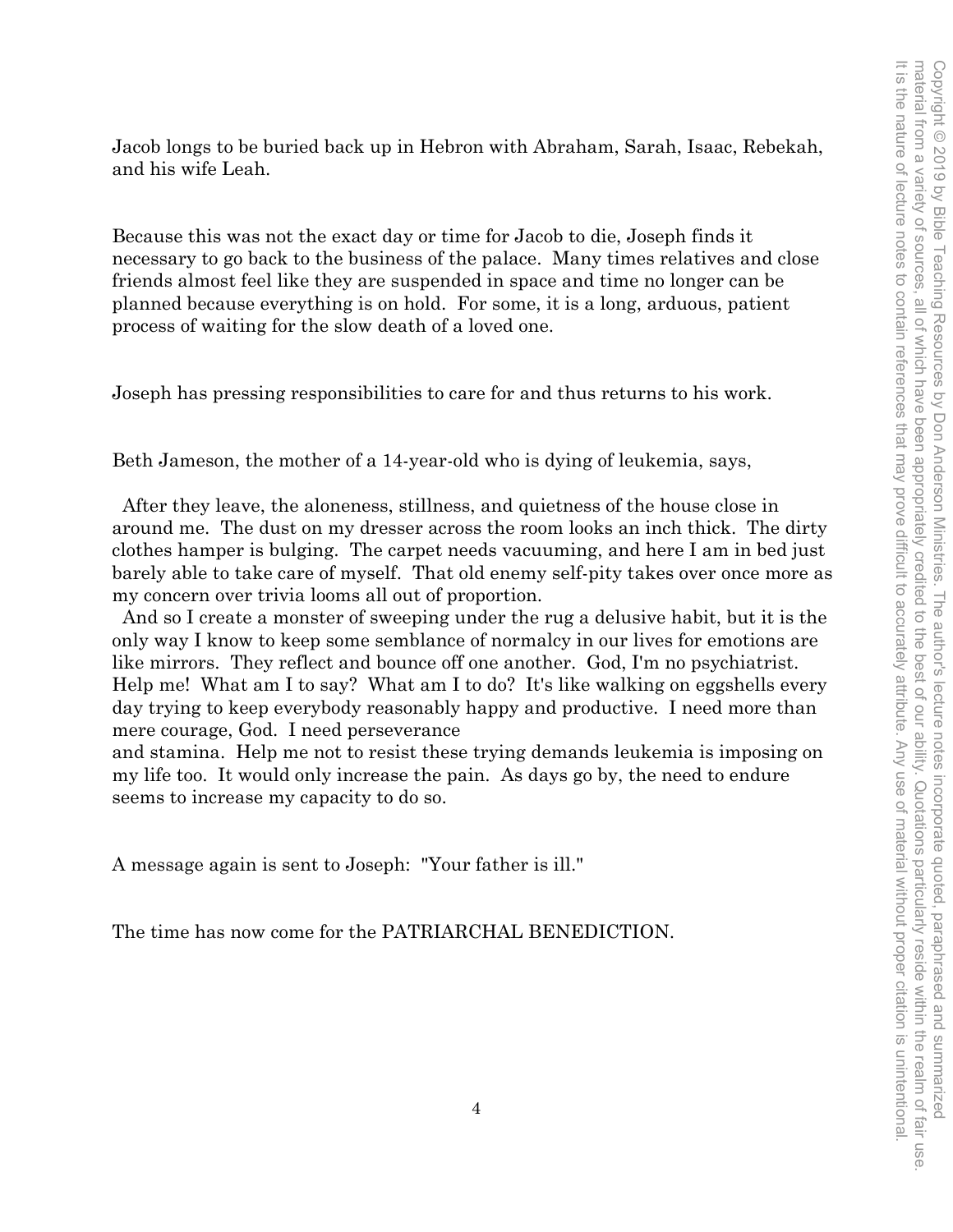It is recorded that Joseph took his two sons Manasseh and Ephraim with him. I am sure that both of the boys who probably are in their late teens or early twenties wanted to go and see their granddad for the last time. I would imagine that Jacob has tried to really relate to these boys during the last 17 years that he has lived in the land of Egypt.

# Genesis 47:31

"Swear to me," he said. Then Joseph swore to him, and Israel worshiped as he leaned on the top of his staff.

# Hebrews 11:21

By faith Jacob, as he was dying, blessed each of the sons of Joseph and worshiped, leaning on the top of his staff.

How interesting it is that the spirit of God would pick up this occasion which is before us and put it in the record in the book of Hebrews as the most significant act performed by Jacob.

Here in Genesis 48 Jacob will adopt and bless these two sons of Joseph, and then in Genesis 49 he will have words for all twelve of the sons.

v. 2 When Jacob was told, "Your son Joseph has come to you," Israel rallied his strength and sat up on the bed.

The news of Joseph's coming revived the spirit of Jacob.

I can remember a number of years ago a very dear and close personal friend that I had had the privilege of leading to Jesus Christ was stricken with cancer and was in the final stages of slipping in and out of a coma. When I arrived at the hospital, he had been in a coma for about 17 hours. When his wife and I walked into the room, she said, "Don is here." He opened his eyes, blinked and smiled and began to talk about having a party. He really did have one because in less than 24 hours he was home with the Lord.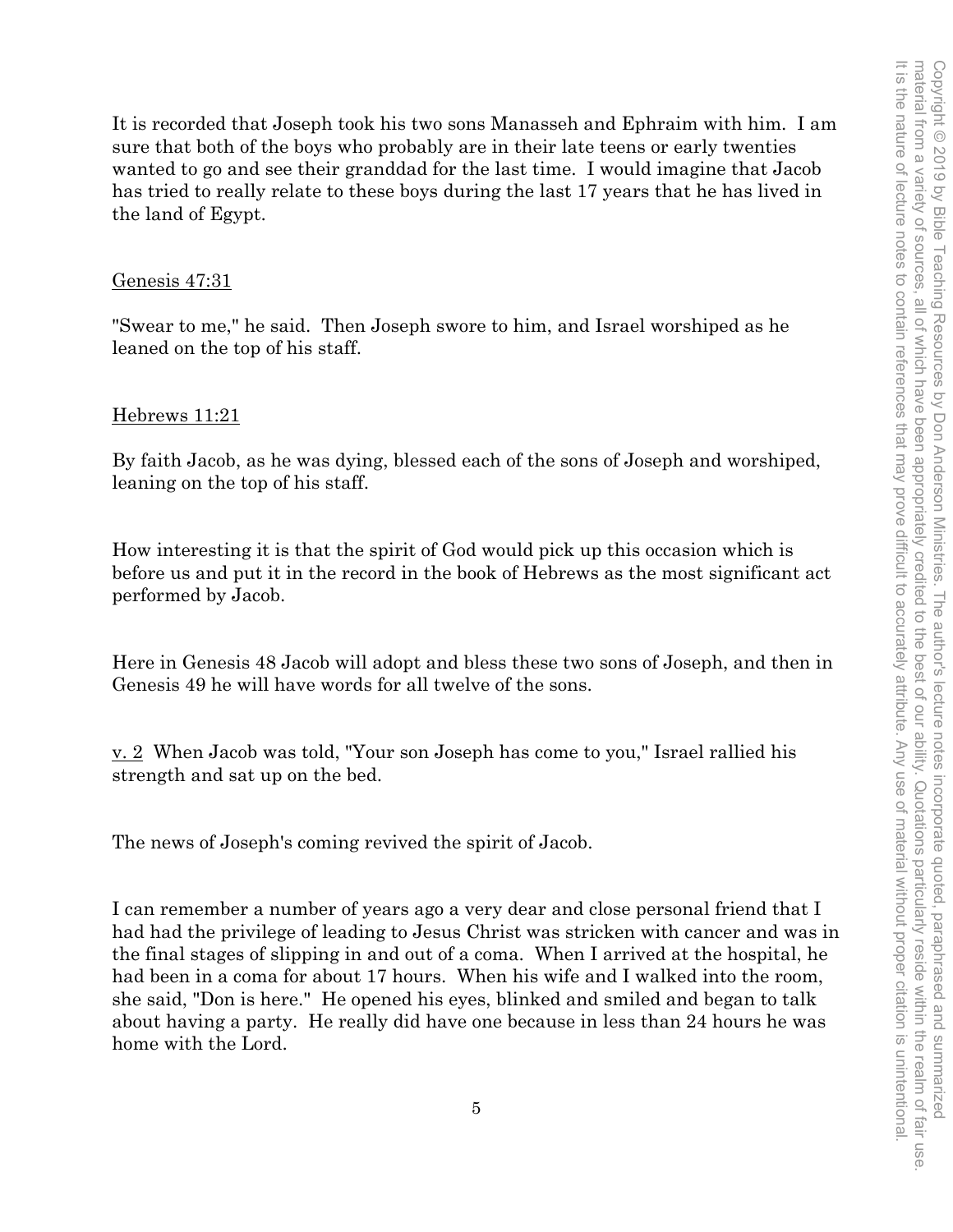Old Jacob collected his waning strength and sat up in the bed to perform the function which God had intended for him to perform.

Jacob has now been 17 years in the land of Egypt. He is 147 years old. It is now 12 years after the famine has ended.

v. 3 Jacob said to Joseph, "God Almighty appeared to me at Luz in the land of Canaan, and there he blessed me

Jacob is now going to recount the events of his life which have had the most meaning. He said nothing of his birth or home life or of Esau and the acquisition of the birthright and blessing. But his first memorable experience is when he met God Almighty. It is at conversion that we begin forgetting those things which are behind and press toward those things which are in front.

Truly, at the time of our new birth, we experience the first day of the rest of our lives. Life really begins here.

This was when he was on his way to Haran to spend the twenty years with Uncle Laban that Jacob rested the first night away from home and saw in a dream a stairway reaching to heaven--God at the top of the stairs.

## Genesis 28:15

I am with you and will watch over you wherever you go, and I will bring you back to this land. I will not leave you until I have done what I have promised you.

It is interesting that he refers to God as being *El Shaddai* or God Almighty, the God who is faithful to keep His promises and who does not need our help or assistance in the accomplishment of them. It was this God Almighty who appeared to him at Luz or Bethel in the land of Canaan and blessed him.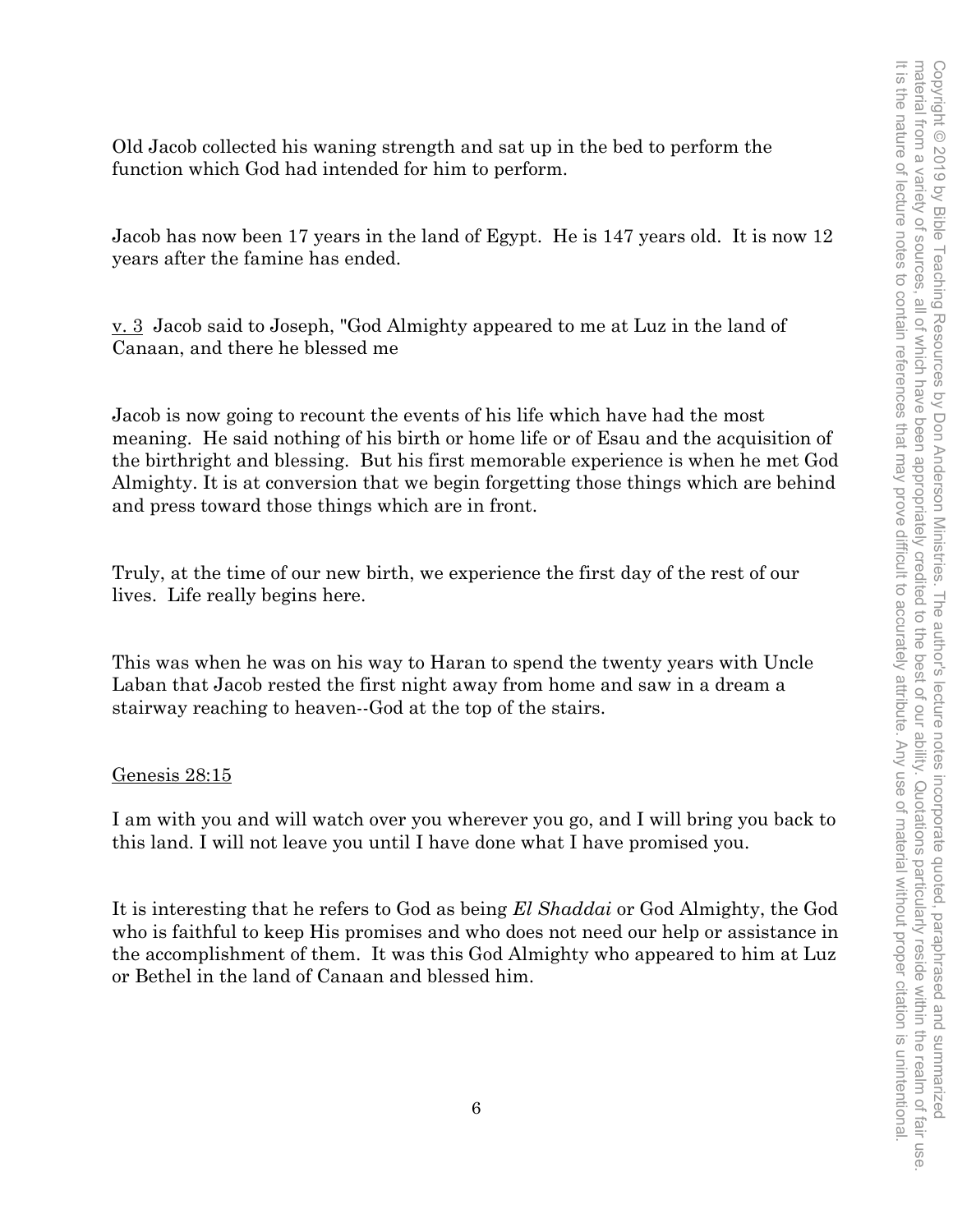It is 25 years later and Jacob once again hears these words:

## Genesis 35:1

Then God said to Jacob, "Go up to Bethel and settle there and build an altar there to God who appeared to you when you were fleeing from your brother Esau."

v. 4 and said to me, 'I am going to make you fruitful and will increase your numbers. I will make you a community of peoples, and I will give this land as an everlasting possession to your descendants after you.'

Jacob is now recounting the words from the Lord at Bethel, and these words are just a recounting of the Abrahamic Covenant.

### Genesis 28:13, 14

There above it stood the Lord, and he said: "I am the Lord, the God of your father Abraham and the God of Isaac. I will give you and your descendants the land on which you are lying. Your descendants will be like the dust of the earth, and you will spread out to the west and to the east, to the north and to the south. All peoples on earth will be blessed through you and your offspring.

It is interesting that Jacob uses the word "everlasting," which did not occur in the word from the Lord in Genesis 28 but was very clearly spoken in the covenant made with Abraham in Genesis 17.

There were perhaps many experiences in Jacob's childhood when his grandfather Abraham shared with him the words of the covenant and the experiences which he himself had had with God. And thus he has always assumed that the promise given to Abraham was to be applied to him in the sense that it would be an everlasting possession.

That everlasting possession involved two things:

- 1. A seed
- 2. A land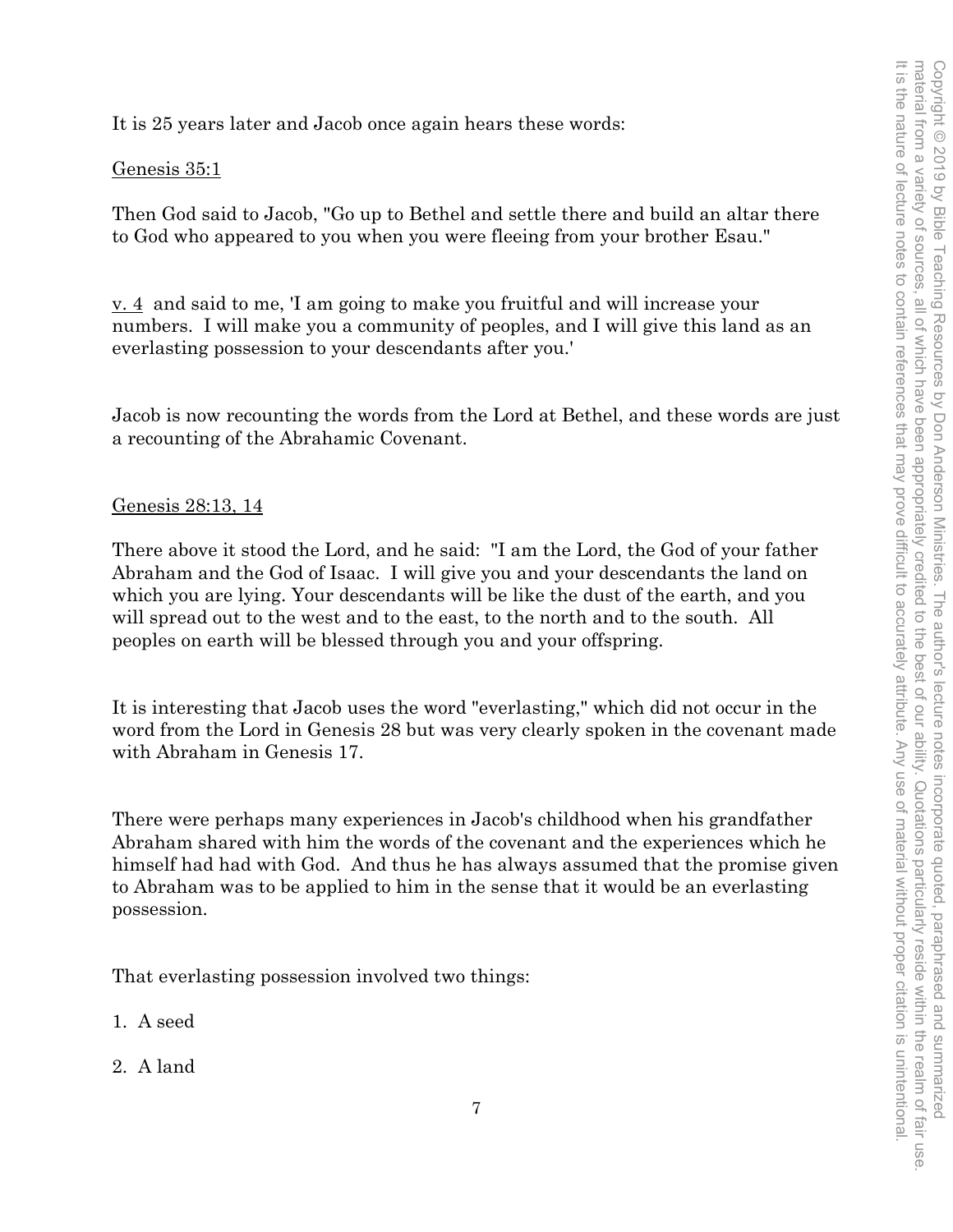v. 5 "Now then, your two sons born to you in Egypt before I came to you here will be reckoned as mine; Ephraim and Manasseh will be mine, just as Reuben and Simeon are mine.

# 1 Chron. 5:1, 2

The sons of Reuben the firstborn of Israel (he was the firstborn, but when he defiled his father's marriage bed, his rights as firstborn were given to the sons of Joseph son of Israel; so he could not be listed in the genealogical record in accordance with his birthright, and though Judah was the strongest of his brothers and a ruler came from him, the rights of the firstborn belonged to Joseph)

Here Jacob is making a transfer of the birthright from Reuben to Joseph and is adopting Joseph's two sons as his own. "Ephraim and Manasseh will be mine. I am adopting them and I consider them as my own."

It is interesting--as Jacob refers to the boys he refers to the younger first and then the older second. Ephraim is the youngest of the two.

This should be suitable preparation for Joseph to make the adjustments in his own thinking as to what is going to be taking place in a few brief moments.

God many times prepares us for what is ahead, especially if it's going to run contrary to our wishes and desires.

Ephraim and Manasseh are probably in their early twenties on this occasion, and because of their position in Egypt, they will have to make some pretty big choices. I am sure they have had illusions of grandeur and of pomp and of power and having the prestige of being in a position of leadership and following in the steps of their father.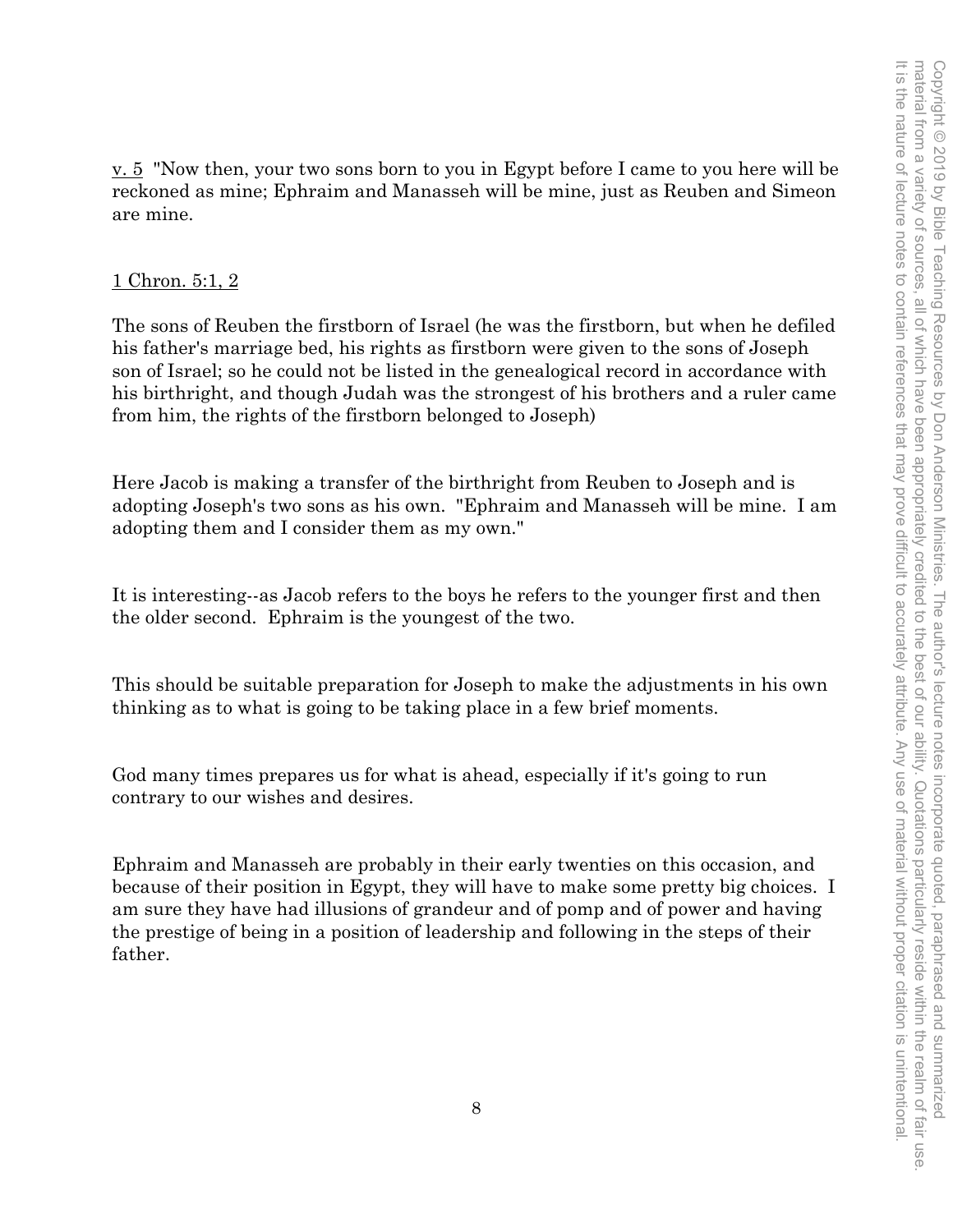#### Hebrews 11:24-26

By faith Moses when he had grown up, refused to be called the son of Pharaoh's daughter, choosing rather to endure ill treatment with the people of God than to enjoy the vast pleasures of sin, considering the reproach of Christ greater riches than the treasures of Egypt, for he was looking to the reward.

For Joseph and the boys it is going to take an act of faith to look beyond the present circumstances to see that God is in control of the events that are happening on this occasion.

I am sure as the boys have grown up they have watched their father triumphantly see God's purpose in all of the circumstances of his life, so therefore we will trust they have the same faith and confidence in God residing in them.

v. 6 Any children born to you after them will be yours; in the territory they inherit they will be reckoned under the names of their brothers.

Should Joseph have any other children, these children will be identified with their brothers Ephraim and Manasseh in their inheritance.

Jacob is honoring the memory of his much-loved wife Rachel with three tribes, Benjamin, Ephraim and Manasseh.

v. 7 As I was returning from Paddan, to my sorrow Rachel died in the land of Canaan while we were still on the way, a little distance from Ephrath. So I buried her there beside the road to Ephrath" (that is, Bethlehem).

The first event that Jacob recalls to Joseph is the conversion experience on the way to Uncle Laban's house in Genesis 28. The second event that comes to his mind is the sorrow of losing Rachel in childbirth while they were still traveling homeward.

Being with Joseph and speaking of the two boys reminds Jacob of his much-loved wife Rachel.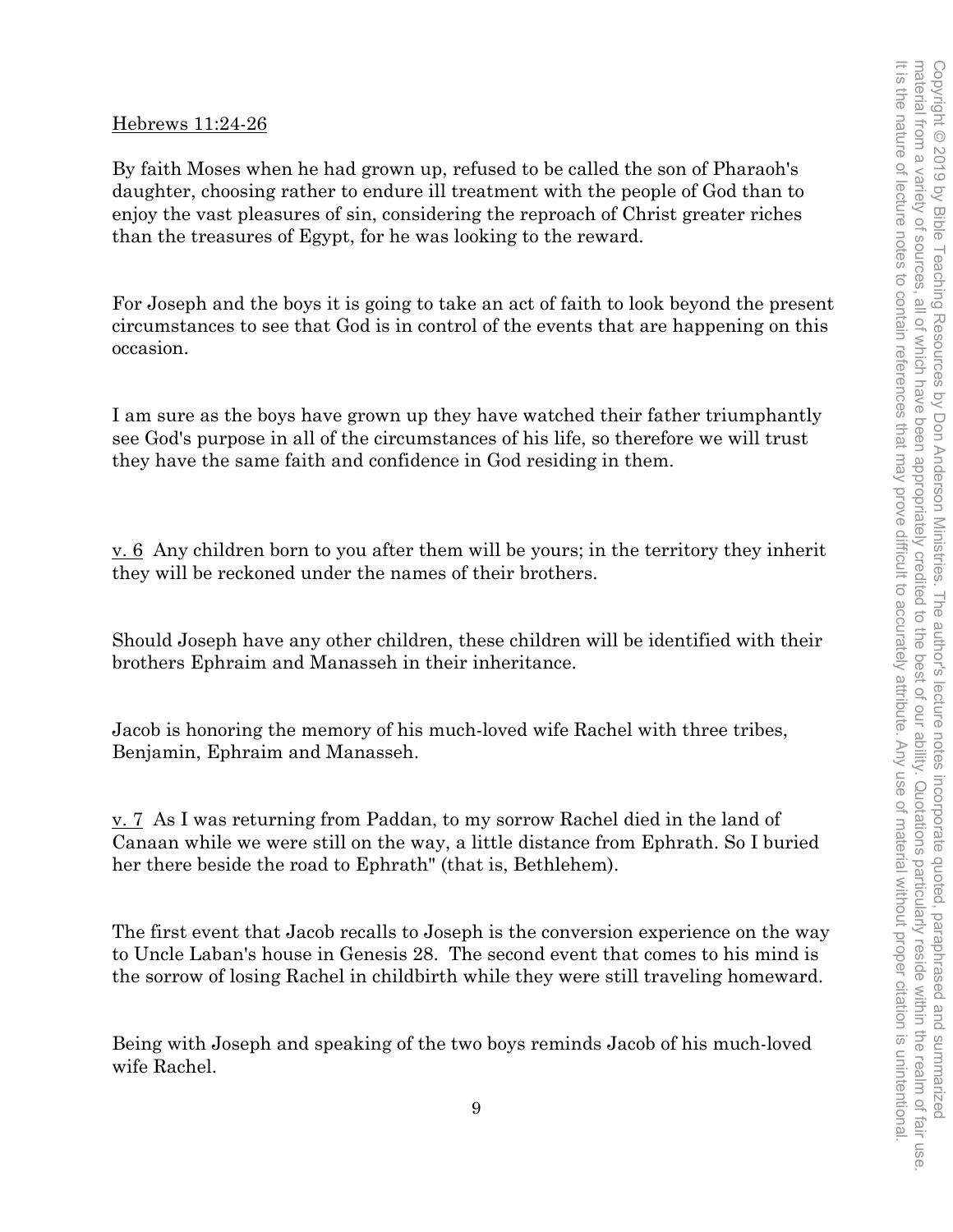In Bethel, having followed God's instructions, Jacob erects a pillar of fellowship. Then just down the road in Bethlehem, he erects a pillar of sorrow.

A lot of the sorrow in our lives is explained by the fact that we love the things we shouldn't.

## 2 Samuel 12:15ff

After Nathan had gone home, the Lord struck the child that Uriah's wife had borne to David, and he became ill. David pleaded with God for the child. He fasted and went into his house and spent the nights lying on the ground. The elders of his household stood beside him to get him up from the ground, but he refused. And he would not eat any food with them. On the seventh day the child died. David's servants were afraid to tell him that the child was dead for they thought, While the child was still living we spoke to David but he would not listen to us. How can we tell him the child is dead? He may do something desperate.

### (*The Life of D.L. Moody* by W. R. Moody)

 God had ordained something other than unbroken joy for the happy grandfather. His only grandson and namesake, who was born on November 7, 1897, was taken home on November 30, 1898,while Mr. Moody was absent in Colorado. In a letter to the parents, written from Colorado Springs, he said:

"...I know Dwight is having a good time, and we should rejoice with him. What would the mansions be without children? He was the last to come into our circle, and he is the first to go up there! So safe, so free from all the sorrow that we are passing through! I do thank God for such a life. It was nearly all smiles and sunshine, and what a glorified body he will have, and with what joy he will await your coming! God does not give us such strong love for each other for a few days or years, but it is going to last forever, and you will have the dear little man with you for ages and ages, and love will keep increasing. The Master had need of him, or He would not have called him; and you should feel highly honored that you had anything in your home that He wanted.

"I cannot think of him as belonging to earth. The more I think of him the more I think he was only sent to us to draw us all closer to each other and up to the world of light and joy. I could not wish him back, if he could have all earth could give him. And then the thought that the Saviour will take such good care of him! No going astray, no sickness, no death. Dear, dear little fellow! I love to think of him, so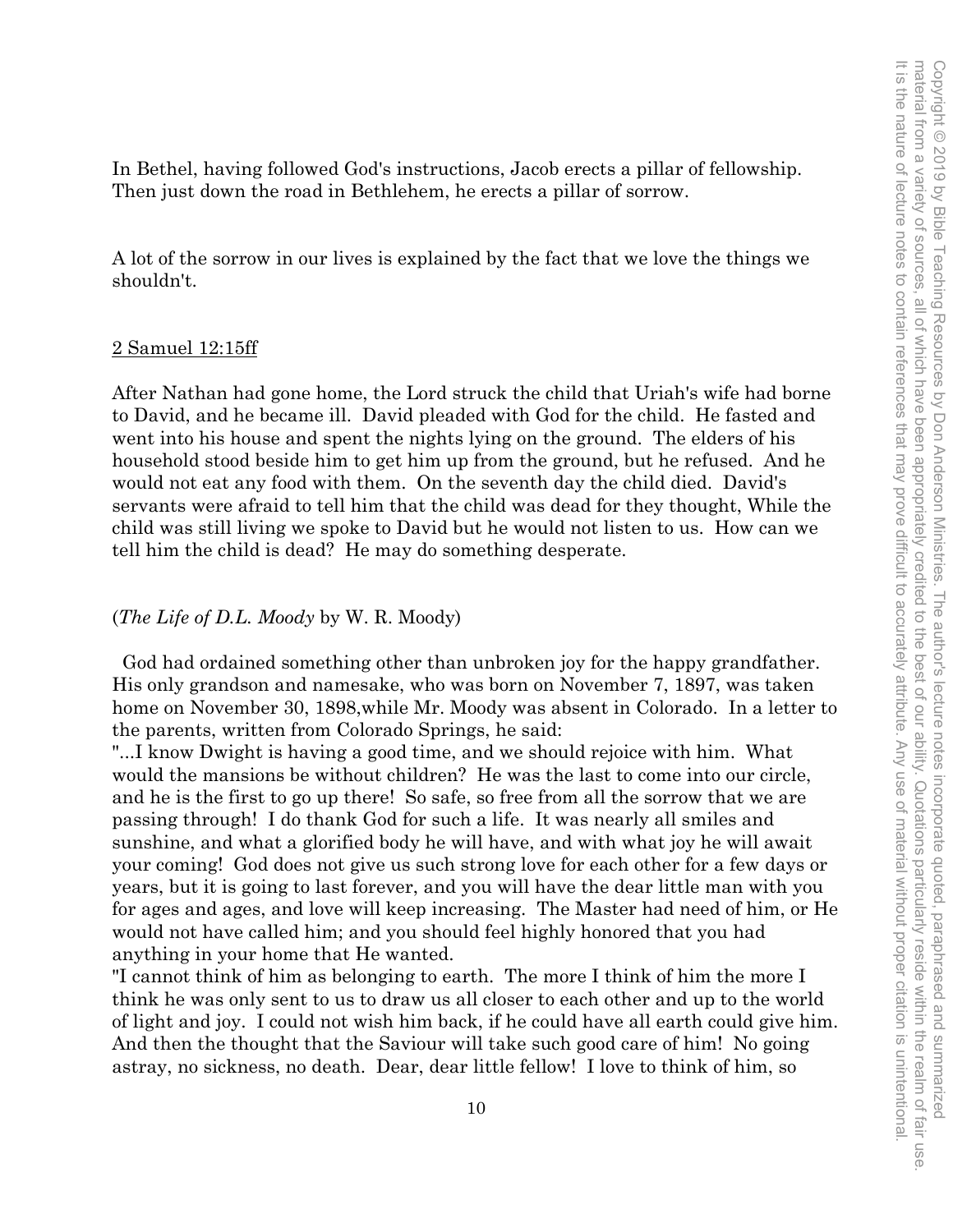sweet, so safe, and so lovely! His life was not only blameless, but faultless; and if his life here was so sweet, what will it be up there? I believe the only thing he took away from earth was that sweet smile, and I have no doubt that when he saw the Saviour he smiled as he did when he saw you, and the word that keeps coming to my mind is this: 'It is well with the child.' Only think of his translation! Thank God, Dwight is safe at home, and we will all of us see him soon. "Your loving father, "D. L. Moody"

The next few months were filled with anxiety as his oldest grandchild, little Irene, was slowly recovering from a protracted and unusually persistent attack of pneumonia. Later it was found that the germs of consumption had become implanted in the weakened system, and after a few weeks' wasting illness she joined her little brother, just four months before their grandfather followed them. Mr. Moody's own deep affliction in the bereavement was hidden from the parents in his unselfish efforts to cheer and comfort them. At the funeral service of little Irene, unannounced and unexpectedly, he arose and paid the following tribute to the little life he loved so dearly:

"I have been thinking this morning about the aged prophet waiting in the valley of the Jordan, so many years ago, for the chariot of God to take him home. Again the chariot of God came down to the Connecticut Valley yesterday morning about halfpast six and took our little Irene home. The one was taken at the end of years of active service; the other at the early dawn of youth. But the service of the prophet was not more complete than that of the little handmaid of the Lord, for God called both, and He never interrupts the service of His own.

"Irene has finished her course; her work was well wrought on earth. She had accomplished more than many in their threescore years and ten. We would not have her back, although her voice was the sweetest voice I ever heard on earth. She never met me once, since she was three months old, until the last few days of pain, without a smile. But Christ had some service for her above. My life has been made much better by her ministry here on earth. She has made us all better. She has been a blessing to all the conferences here this year. She has brought a wealth of sympathy into the meetings such as we have never had before. During the young men's conference I tried to keep it secret, but while I was on the platform my heart was over at the home. On the day after the conference closed she left for the Adirondacks, and we feared we might never see her again. During the women's conference my heart was yonder in the mountains at Saranac. The last night of that conference, while I was trying to speak to the young women words of cheer and encouragement, I was constantly thinking of the little girl, and within twelve hours I was by her side.

"The last few days have been blessed days to me. I have learned many new and precious lessons. She was very fond of riding with me, and on Monday morning, twenty-four hours before she fell asleep, she asked me to take her driving, and at 6:30 we were out together. She never looked more beautiful. She was just ripening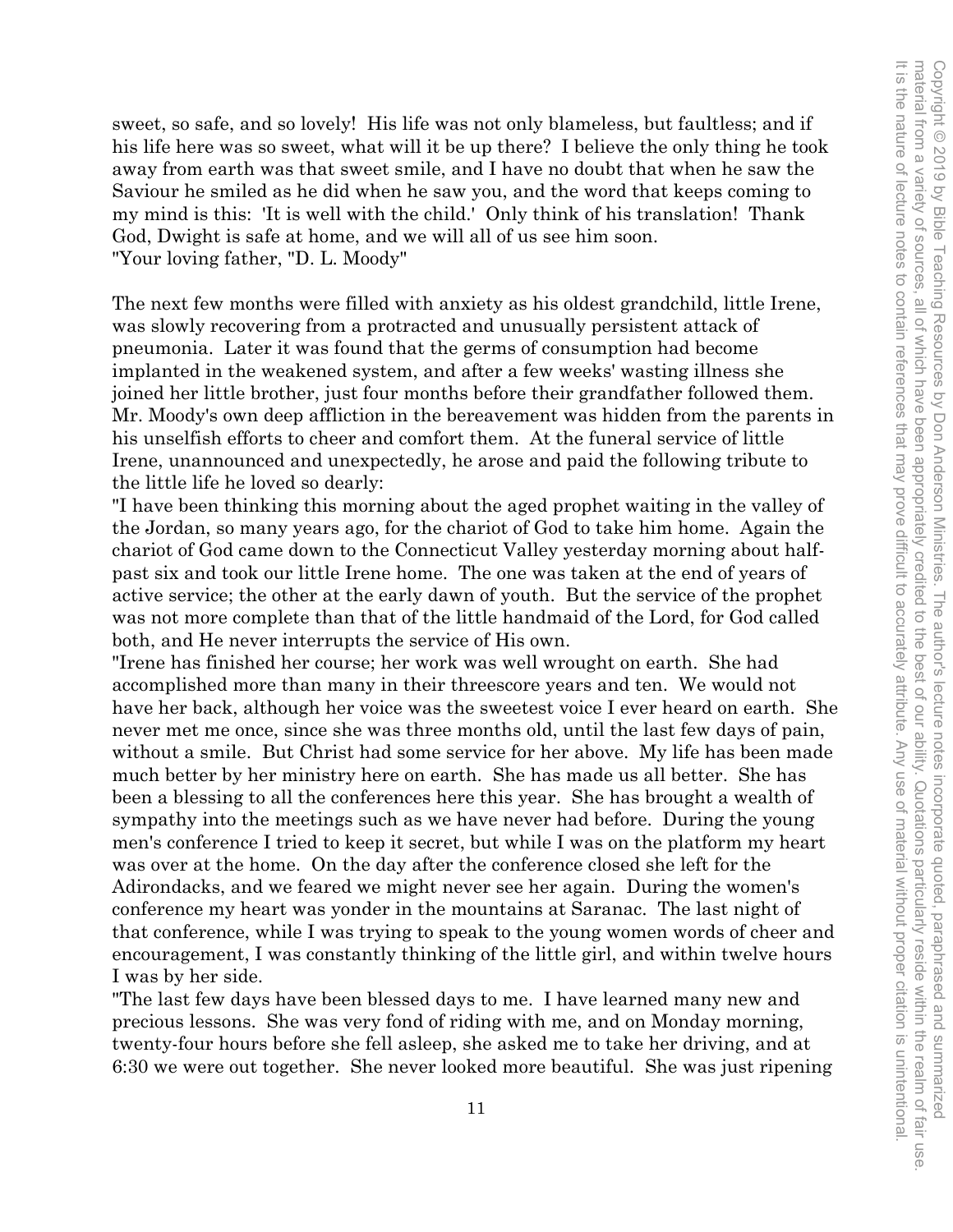for heaven. She was too fair for this earth. I thank God this morning for the hope of immortality. I know I shall see her in the morning, more beautiful in her resurrection glory than she was here." pp.537-541

Jacob in his old age is reverting back to one of those experiences of great sorrow. The first experience is the one of great joy when he meets the Lord at Bethel. But from there he travels on into the city of Haran, and at the home of his Uncle Laban where he serves seven years for Rachel, and they seemed but a few days to him for the great love he had for her. I am sure Jacob is like a lot of old folks who enjoy living in the past and recounting memorable experiences. "Did I tell you the story about so-and-so?" And if we were truthful, we would have to say, "Yeah, you did just fifteen minutes ago," and yet with respect we hear it over again for the hundredth time.

Rachel had borne Jacob one son by the name of Joseph and prayed that she might be able to have another. She became pregnant with Benjamin, and while they were on their journey from Paddan up to Canaan, she died in childbirth. She was stricken along the way, and after having set up a tent and Benjamin was born, Rachel died in the giving of birth.

Rachel's parting words were meant to be the name of the son who was born: *Ben-Oni*, "Son of my pain." But Jacob changed that and called him Benjamin, "Son of my right hand."

I think Jacob did this because he did not want to linger in grief, remembering every time he called his name the painful loss of Rachel, his much-loved wife. Benjamin causes him to focus upon the fruit of that death.

Jacob says, "To my sorrow Rachel died." It was something that hurt him very deeply.

v. 8 When Israel saw the sons of Joseph, he asked, "Who are these?"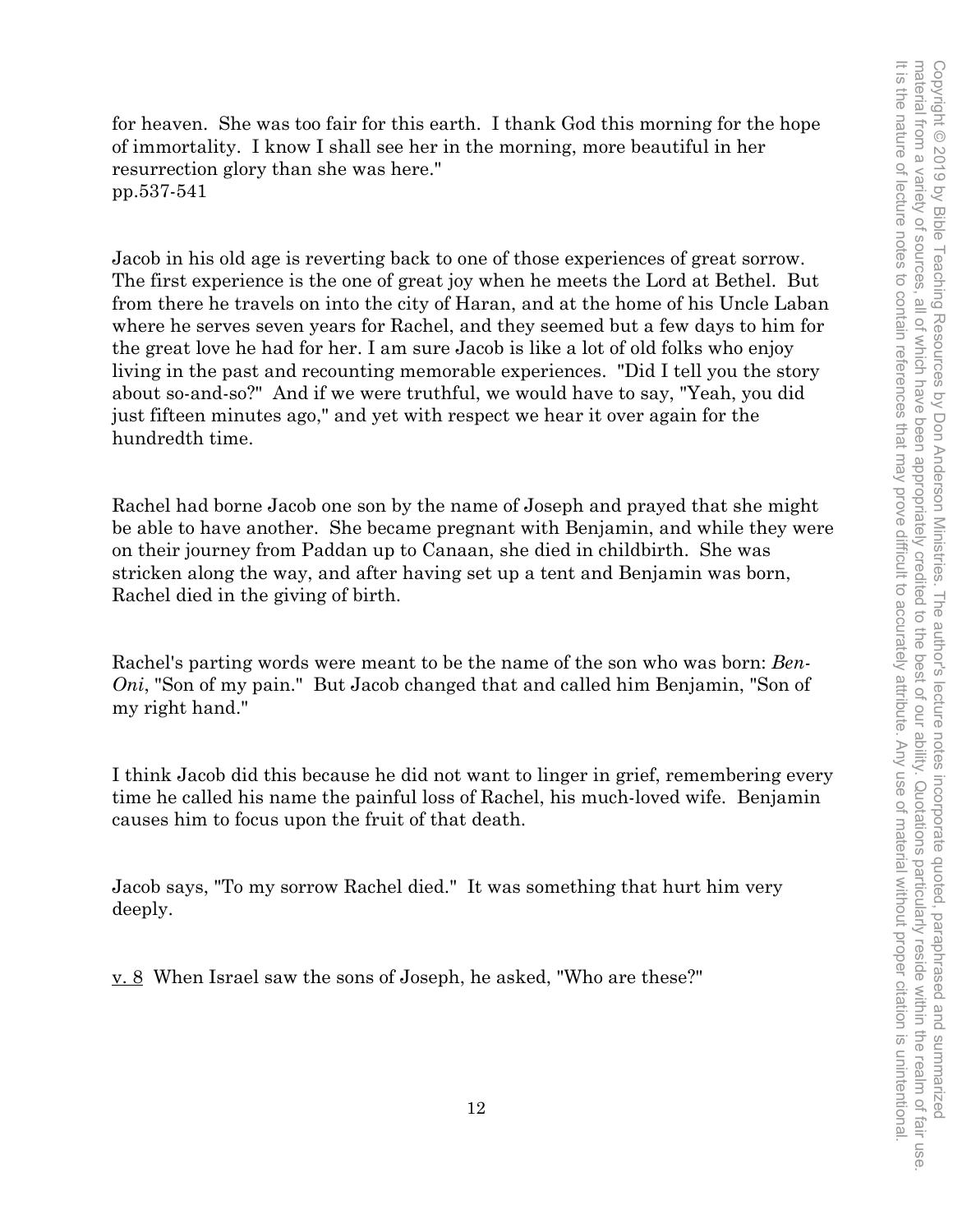Jacob returns to the present and sees that Joseph has not come alone after all, but that there are some other people with him, and so he asks the question, "Who are these?"

Obviously, Jacob couldn't see too well. Neither could his father Isaac. Loss of eyesight in old age must have run in the family.

v. 9 "They are the sons God has given me here," Joseph said to his father. Then Israel said, "Bring them to me so I may bless them."

"They are the sons God has given me here."

- 1. Genesis 45:6 "God sent me ahead of you."
- 2. Genesis 45:9 "God has made me lord of all Egypt."
- 3. Genesis 48:9 "They are the sons God has given me here."

God sent me. God made me. God gave me.

Joseph sees children as a gift from the Lord, even as Rachel probably many times in his youth had reminded him that he was a gift from the Lord, for prior to his birth she was barren and without child.

For a brief period of time, he was Rachel's only child. I am sure she often said, "You are so special, for you are a gift from the Lord."

It is the request of Jacob that Joseph bring them to him so that he can bless them.

Having made the statements of adoption back in the previous verses, he now is prepared to announce his blessing upon them.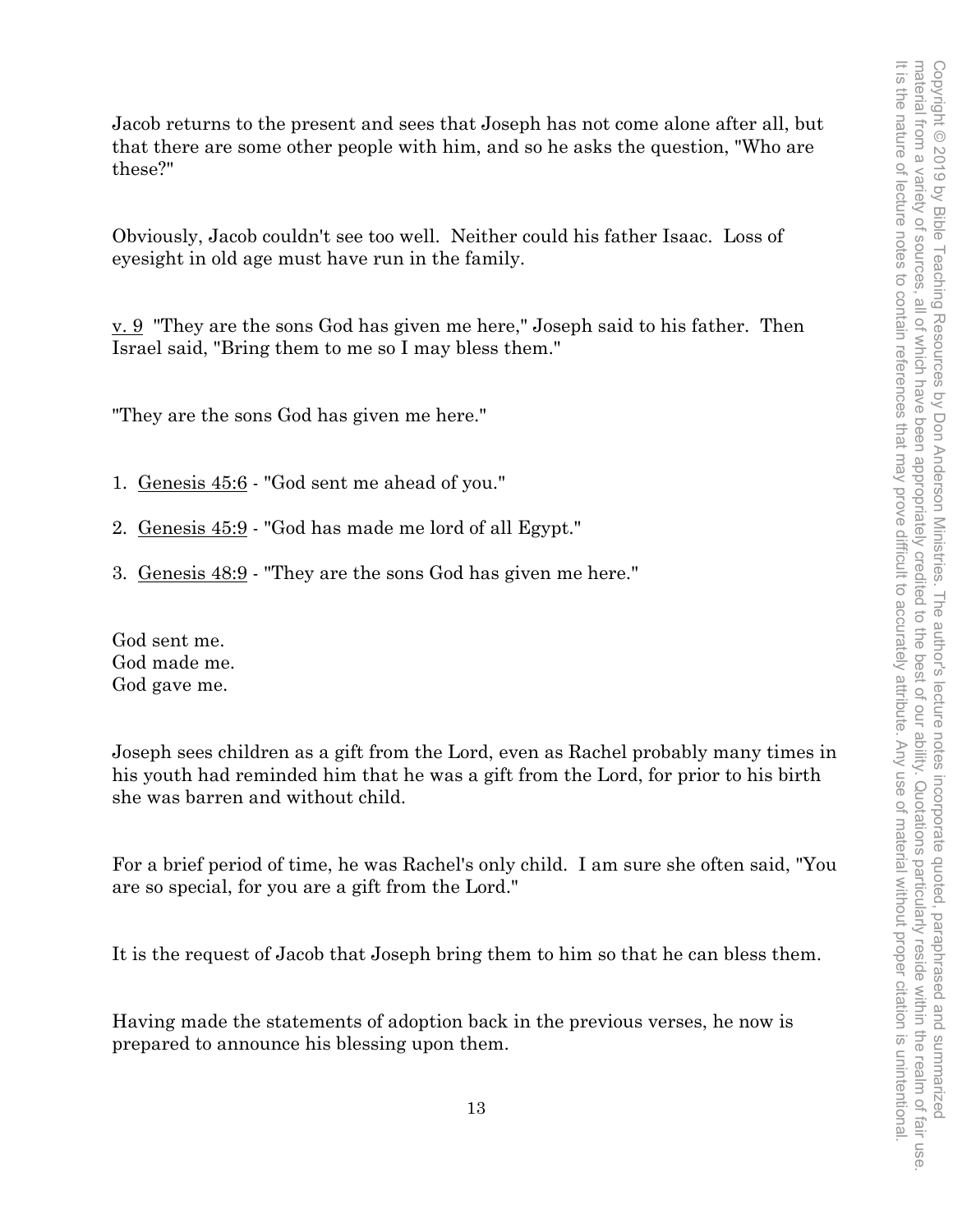v. 10 Now Israel's eyes were failing because of old age, and he could hardly see. So Joseph brought his sons close to him, and his father kissed them and embraced them.

Jacob had the same problem with vision that his father Isaac had and which he has used to his own advantage in his earlier years to acquire the blessing by deceiving Isaac, and now Jacob has the same infirmity. He could not see who was with Joseph and so the question of verse 8: "Who are these?"

"Then Joseph brought them close to him, and he kissed them and embraced them."

v. 11 Israel said to Joseph, "I never expected to see your face again, and now God has allowed me to see your children too."

What a fantastic statement this is from the lips of Jacob, and how different is this statement from numerous other ones that he has made in his earlier history.

## Genesis 42:36

Their father Jacob said to them, "You have deprived me of my children. Joseph is no more and Simeon is no more, and now you want to take Benjamin. Everything is against me."

## Genesis 43:14

And may God Almighty grant you mercy before the man so that he will let your other brother and Benjamin come back with you. As for me, if I am bereaved, I am bereaved.

### Genesis 45:28

And Israel said, "I am convinced! My son Joseph is still alive. I will go and see him before I die."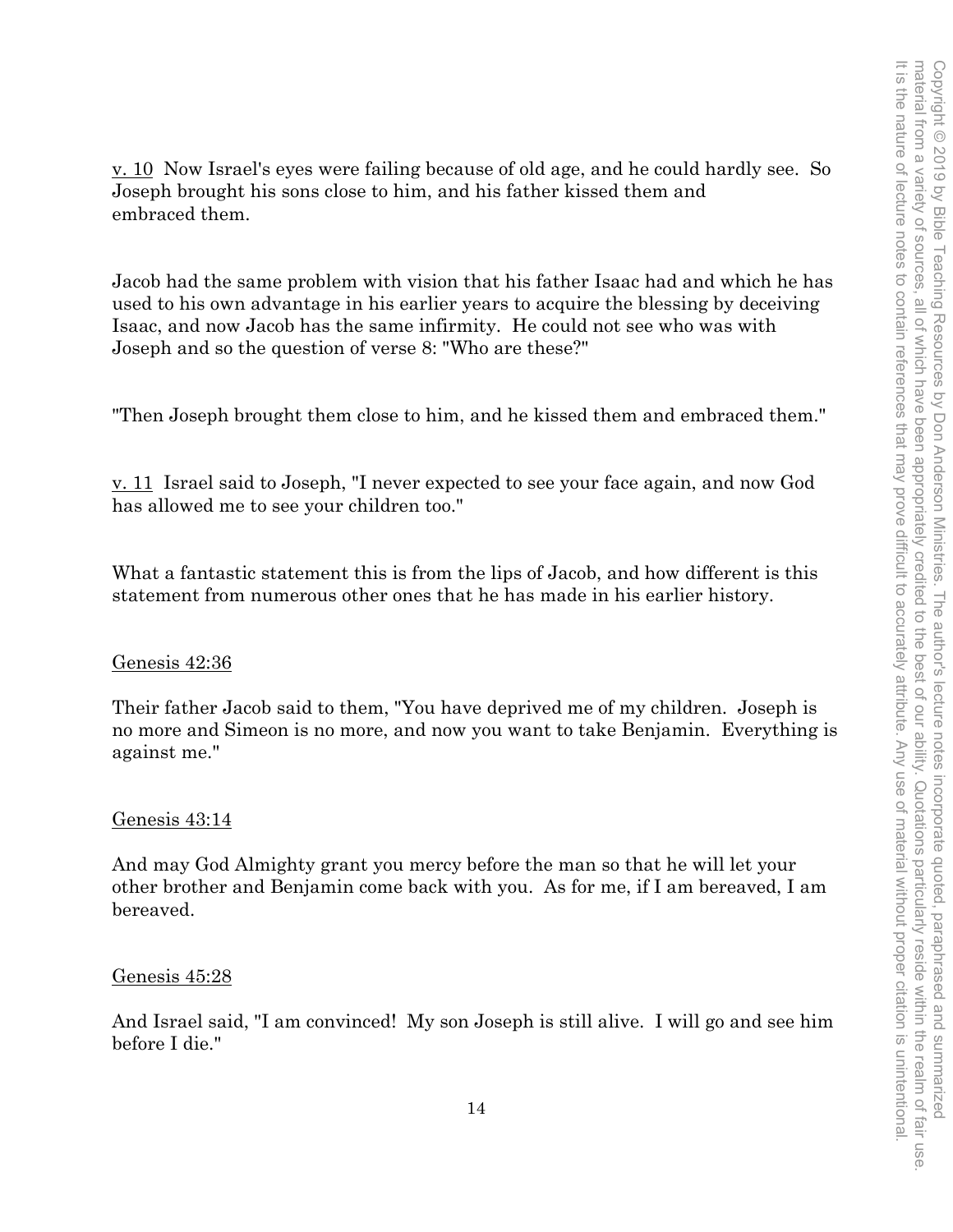How good God is! for Jacob says, "I never expected to see your face again, and now God has allowed me to see your children too."

God is so good God is so good God is so good He's so good to me.

I praise His name I praise His name I praise His name He's so good to me.

Jacob had given up all hope of ever being able to see his much-loved son again.

How interesting it is that God waits for Jacob to make the expression of verse 14 of chap. 43: "If I am bereaved of my children, I am bereaved." It is when he gives his children over to the Lord's care and keeping that the Lord now allows him to have this very special moment.

The announcement of the brothers on their return from Egypt that Joseph had sent for him stirred Jacob so deeply that in joy he had to say, "I am convinced! It's enough. I want to go see him before I die."

# GOD IS EVER SURPRISING HIS PEOPLE WITH ADDED BLESSINGS BEYOND OUR EXPECTATIONS.

# Ephesians 3:20

Now to him who is able to do exceeding abundantly beyond all that we ask or think according to the power that works within us.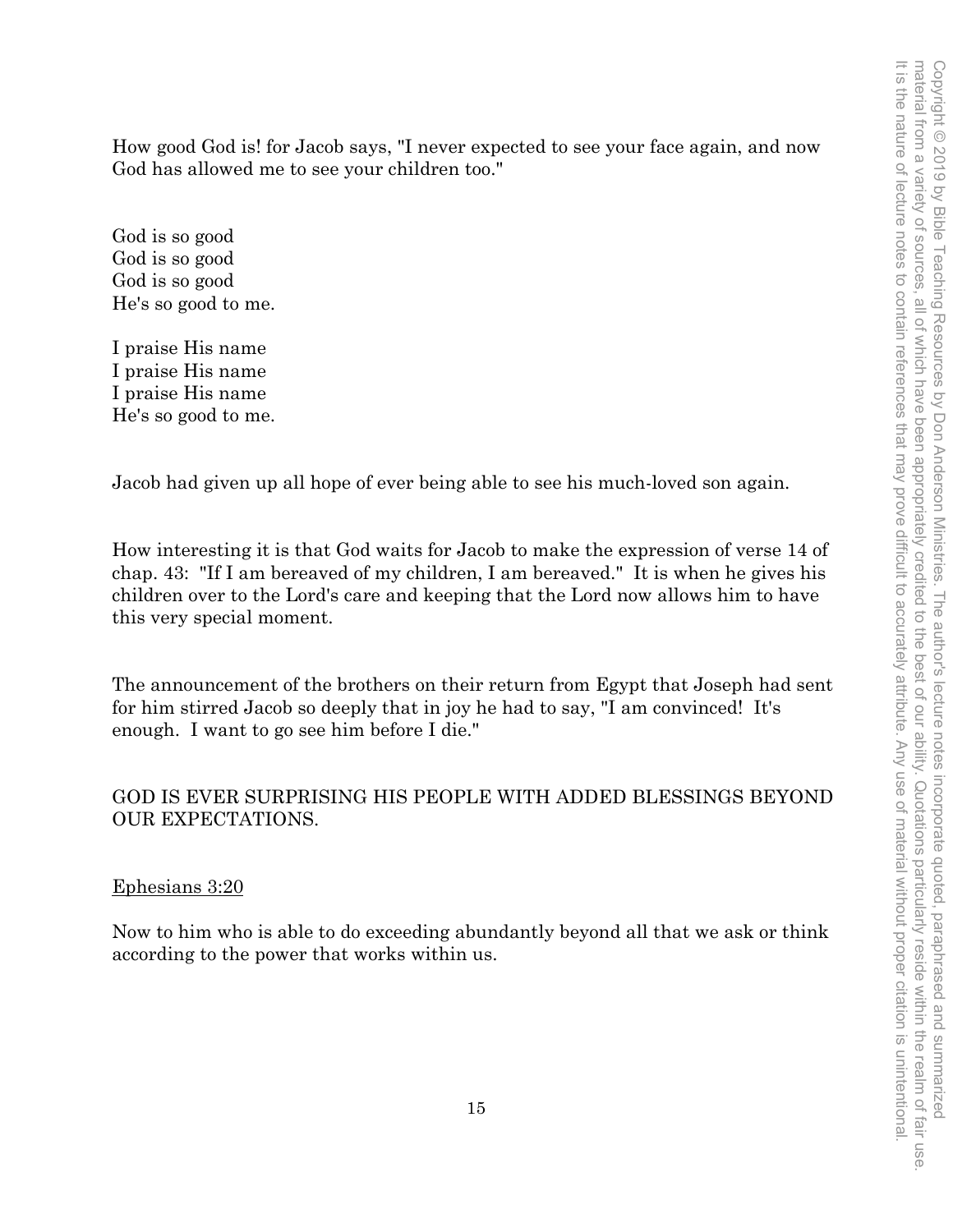### Genesis 18:12

So Sarah laughed to herself as she thought, "After I am worn out and my master is old will I now have this pleasure?"

It's like Sarah saying, "Who would have ever thought? This is something beyond our fondest dreams and expectations."

## Psalm 126:5, 6

Those who sow in tears will reap with songs of joy. He who goes out weeping, carrying his seed to sow, will return with songs of joy, carrying sheaves with him.

Jacob had thought it out. He had given up all hope. He never expected to see Joseph again, but now God is not only allowing him to see Joseph, but to live to see his children as well.

### John 2:10

and said, "Everyone brings out the choice wine first and then the cheaper wine after the guests have had too much to drink; but you have saved the best till now."

This is certainly going to be the experience of each one of us as we step into glory: "You've saved the best till now."

### 1 Cor. 2:9

But just as it is written, Things which eye has not seen and ear has not heard, and which have not entered the heart of man, all that God has prepared for those who love Him.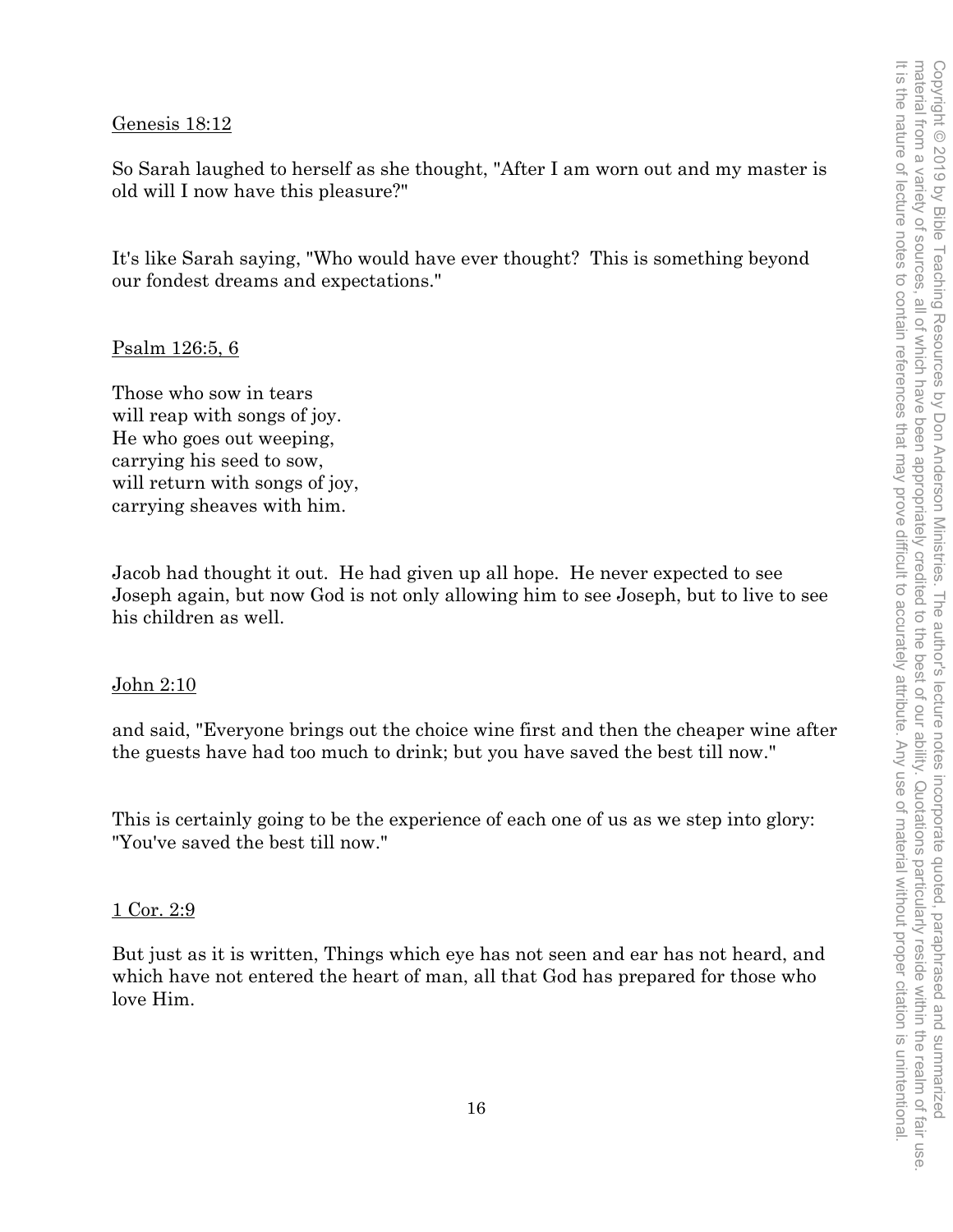This experience is shared with his grandfather Abraham who had the joys in the childhood days of Jacob and Esau of being able to spend at least fifteen years with these boys before Abraham died.

v. 12 Then Joseph removed them from Israel's knees and bowed down with his face to the ground.

Joseph realizes the fact that the time has now come for his father's blessing to be upon him and through him to his sons.

<u>v. 13</u> And Joseph took both of them, Ephraim on his right toward Israel's left hand and Manasseh on his left toward Israel's right hand, and brought them close to him.

Joseph is following the custom of the day in placing the firstborn at Jacob's right hand and the second born toward Jacob's left hand.

Joseph's full intention is to be helpful. He is feeling that he is helping out his blind father in the placing of the boys in proper position from a human point of view to receive the blessing.

v. 14 But Israel reached out his right hand and put it on Ephraim's head, though he was the younger, and crossing his arms, he put his left hand on Manasseh's head, even though Manasseh was the firstborn.

As Jacob places his hands upon the heads of the boys, he crosses his hands and pronounces the blessing on the younger over the older.

How familiar all of this is. Jacob is not going to make the same mistake of his father Isaac in having to be deceived in order for God's purpose to be worked out in the blessing of Jacob over Esau.

It is God's purpose that Ephraim be the one and not Manasseh.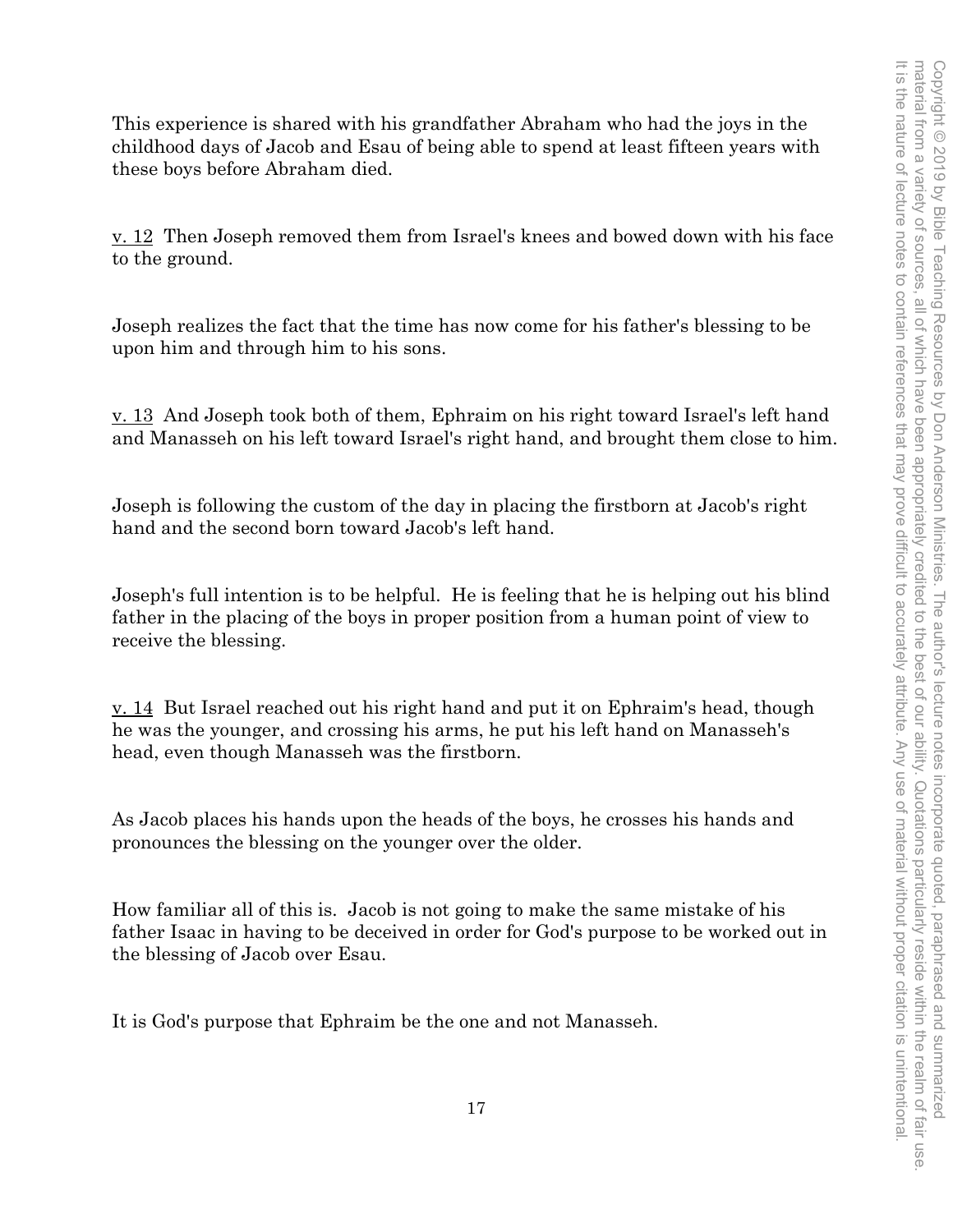Here we have another illustration of God's sovereign choice which has so much filled the pages of the book of Genesis:

The choice of:

Seth instead of Cain Shem instead of Japheth Abraham instead of Haran Isaac instead of Ishmael Jacob instead of Esau Ephraim instead of Manasseh.

How much we can see that Jacob has grown spiritually in his life. Many of the changes have come through the painful lessons of submission and obedience.

### 2 Peter 3:18

But grow in the grace and knowledge of our Lord and Savior Jesus Christ; to Him be the glory both now and to the day of eternity. Amen.

<u>v. 15</u> Then he blessed Joseph and said, "May the God before whom my fathers Abraham and Isaac walked, the God who has been my Shepherd all my life to this day,

Jacob now acknowledges the God of his fathers Abraham and Isaac with whom they walked, and then he speaks of "the God who has been my Shepherd all my life to this day."

It is the Shepherd who leads, who feeds, who directs and guides ourlives, and so Jacob recognizes that he has been kept and he has been fed and he has been led by the Shepherd of his life. Truly the Lord is his Shepherd.

#### Genesis 28:15

I am with you and will watch over you wherever you go, and I will bring you back to this land. I will not leave you until I have done what I have promised you.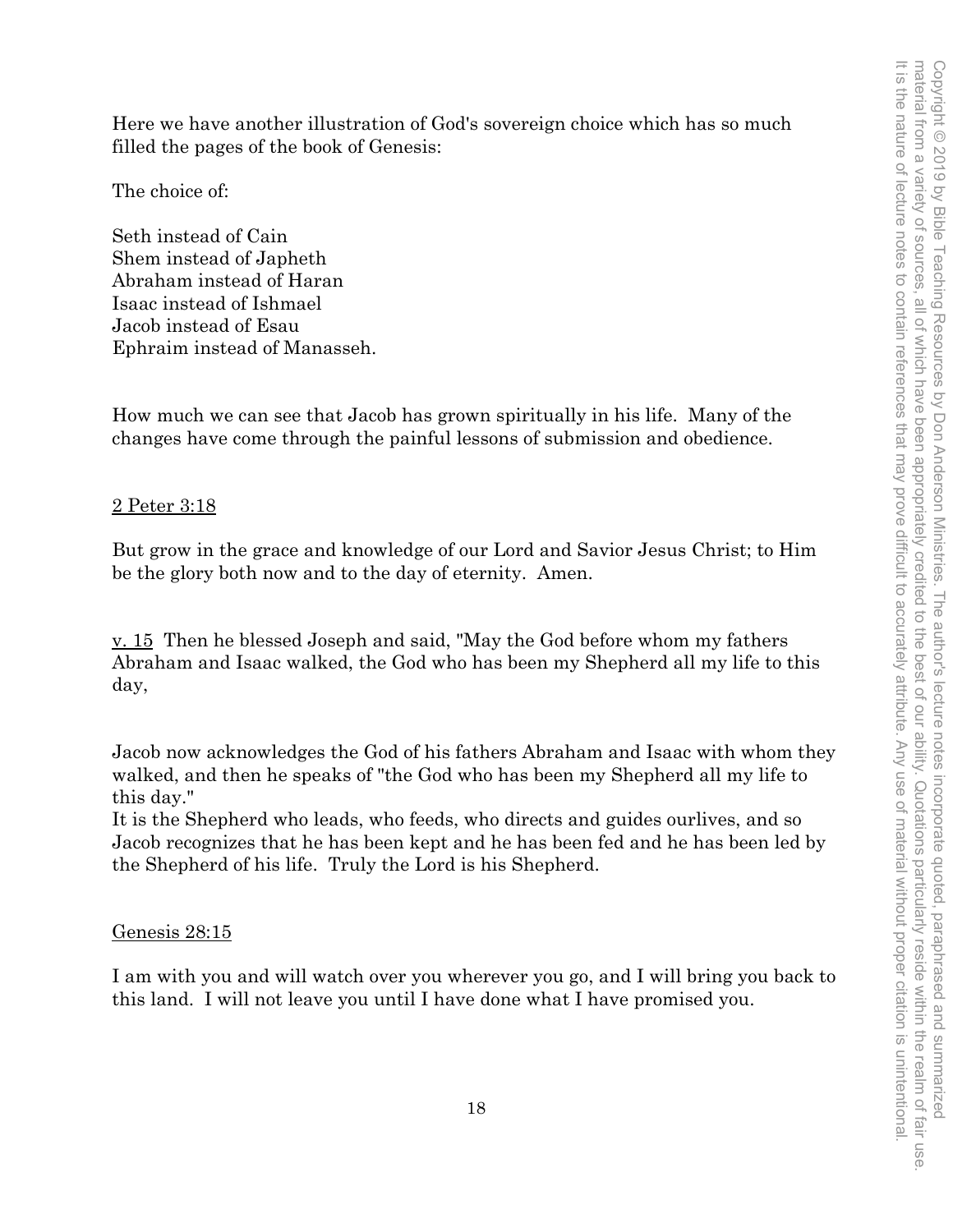God has been faithful.

As he looks back on his life and can realize that in all of his journeys and experiences, the Lord has been a faithful Shepherd to use these experiences for good and growth in his personal life even to this day.

He must confess Isaiah 53:6--

We all like sheep have gone astray. Each of us has turned to his own way.

But with David in his old age, Jacob sees God as his Shepherd:

## Psalm 23

The Lord is my shepherd, I shall lack nothing. He makes me lie down in green pastures; He leads me beside quiet waters. He restores my soul; He guides me in paths of righteousness For His name's sake. Even though I walk through the valley of the shadow of death, I will fear no evil; for You are with me; Your rod and your staff, they comfort me. You prepare a table before me in the presence of my enemies; You anoint my head with oil; My cup overflows. Surely goodness and love will follow me all the days of my life, And I will dwell in the house of the Lord forever.

v. 16 The angel who has delivered me from all harm may he bless these boys. May they be called by my name and the names of my fathers Abraham and Isaac, and may they increase greatly upon the earth."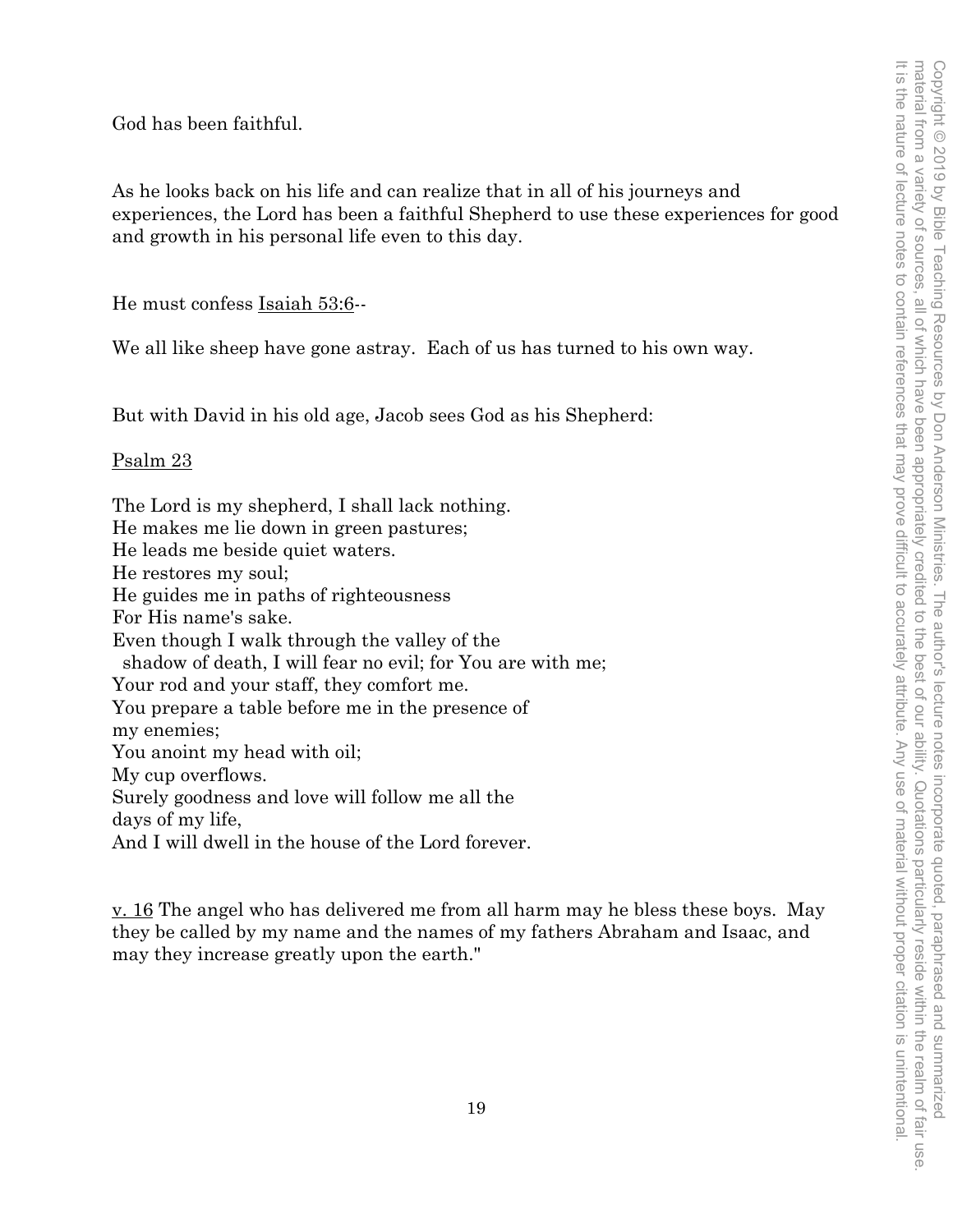Jacob in his reminiscence of key events in his life has mentioned:

- 1. Bethel and the time of meeting God at the top f the stairs.
- 2. Rachel's death at the birth of Benjamin.
- 3. And now, reference to the angel of the Lord that he wrestled with all night.

#### Genesis 32:24ff

So Jacob was left alone, and a man wrestled with him till daybreak. When the man saw that he could not overpower him, he touched the socket of Jacob's hip so that his hip was wrenched as he wrestled with the man. Then the man said, "Let me go, for it is daybreak." But Jacob replied, "I will not let you go unless you bless me." The man asked him, "What is your name?" "Jacob," he answered. Then the man said, "Your name will no longer be Jacob, but Israel, because you have struggled with God and with men and have overcome." Jacob said, "Please tell me your name." But he replied, "Why do you ask my name?" Then he blessed him there. So Jacob called the place Peniel, saying "It is because I saw God face to face, and yet my life was spared." The sun rose above him as he passed Peniel, and he was limping because of his hip.

God had to touch him physically to get him to respond spiritually.

Jacob now makes reference to another very significant experience in his life: the time when he wrestled with the angel of the Lord, the one who redeemed him from all evil, who brought him to a moment of helplessness and to a moment of personal trust in God's ability to faithfully fulfill His promises.

It is the wish of Jacob that his name may live on in them and the names of his fathers Abraham and Isaac, and then he wishes that they might grow into a multitude in the midst of the earth.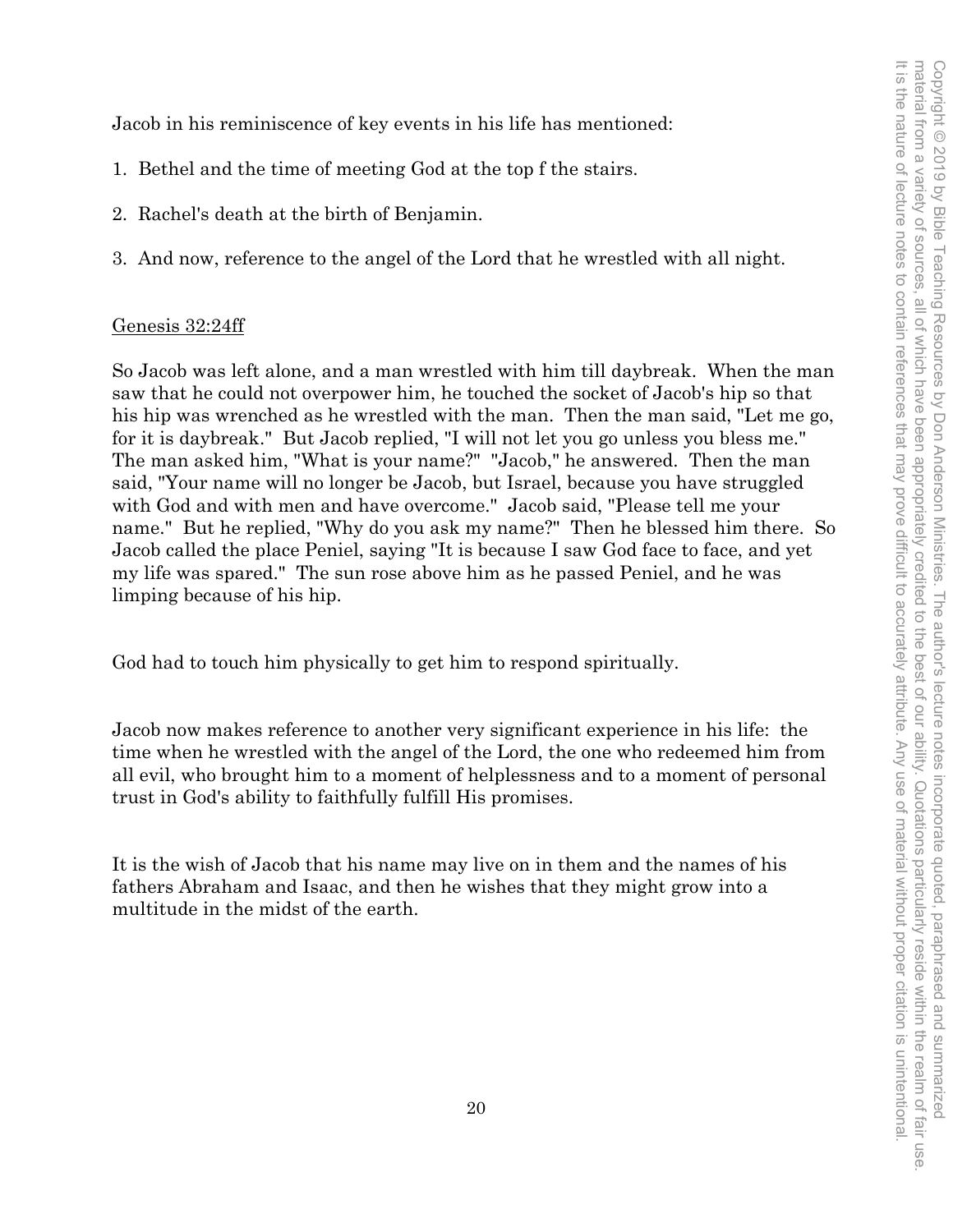There are three wishes in the blessing:

1. May he bless these boys.

2. May they be called by my name and the names of my fathers Abraham and Isaac.

3. May they increase greatly upon the earth.

<u>v. 17</u> When Joseph saw his father placing his right hand on Ephraim's head he was displeased; so he took hold of his father's hand to move it from Ephraim's head to Manasseh's head.

Here Joseph feels that his father has made a mistake due to the fact that he is unable to see. When he sees that the hands have been crossed, it displeased him.

I am sure that because of what Joseph sees he misses the joy of the blessing that has just been spoken.

It is a tragic moment in our lives when we see the will of God cross our personal desires and wishes. And for Joseph, he is no exception. It displeases him.

### Proverbs 3:5, 6

Trust in the Lord with all your heart, and lean not on your own understanding; in all your ways acknowledge Him, and He will make your paths straight.

God will bestow His own blessing, and not according to our wishes and desires.

He grasped his father's hand to remove it from Ephraim's to Manasseh's. He felt that Jacob had made a mistake so he reaches out to correct the situation.

Joseph, the one who sent you into Egypt, who made you lord in Egypt, who gave you these two sons, is the one who also is blessing his own way.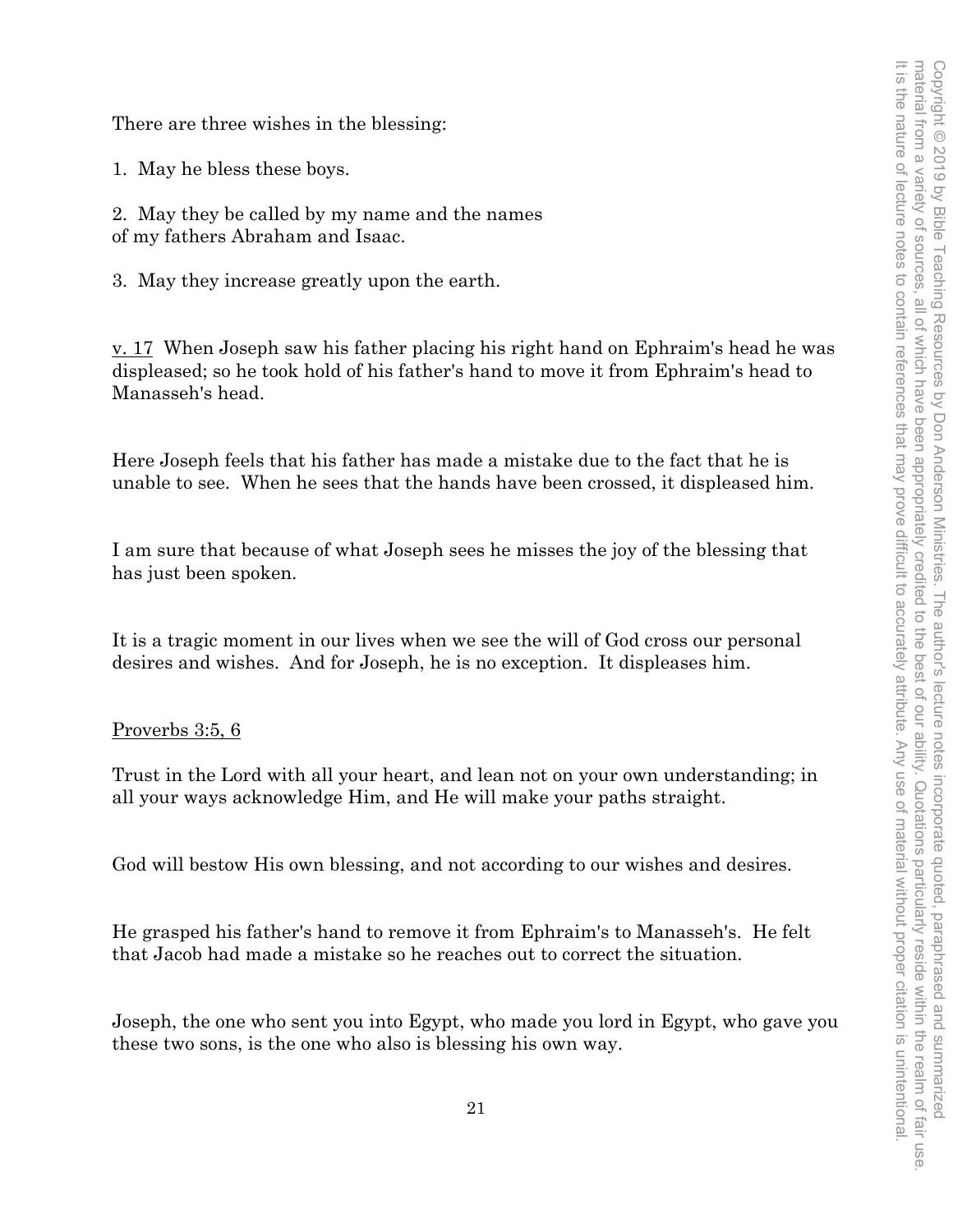v. 18 Joseph said to him, "No, my father, this one is the firstborn; put your right hand on his head."

Joseph already had his mind made up with regard to who was going to be receiving the blessing of the firstborn, and so he speaks to his father with the words, "No, my father, this one is the firstborn; put your right hand on his head."

v. 19 But his father refused and said, "I know, my son, I know. He too will become a people, and he too will become great. Nevertheless, his younger brother will be greater than he, and his descendants will become a group of nations."

Here is a beautiful act of submission to the will of God. Jacob refuses to do what Joseph suggests and then makes it clear to him that he knows what he is doing. Although he is old and feeble and not able to see, his mind can still be directed by the Spirit to the full accomplishment of the Father; and he is submissive to the Father's will in these circumstances.

The reason the Father often does things differently than we would think or plan is so that we may learn not to glory in the flesh, but in God alone.

The happiest people in the world are the people who are letting God do it His way.

## Isaiah 55:8, 9

For my thoughts are not your thoughts, neither are your ways my ways, declares the Lord. As the heavens are higher than the earth, so are my ways higher than your ways, and my thoughts than your thoughts.

<u>v. 20</u> He blessed them that day and said, "In your name will Israel pronounce this blessing: 'May God make you like Ephraim and Manasseh.'" So he put Ephraim ahead of Manasseh.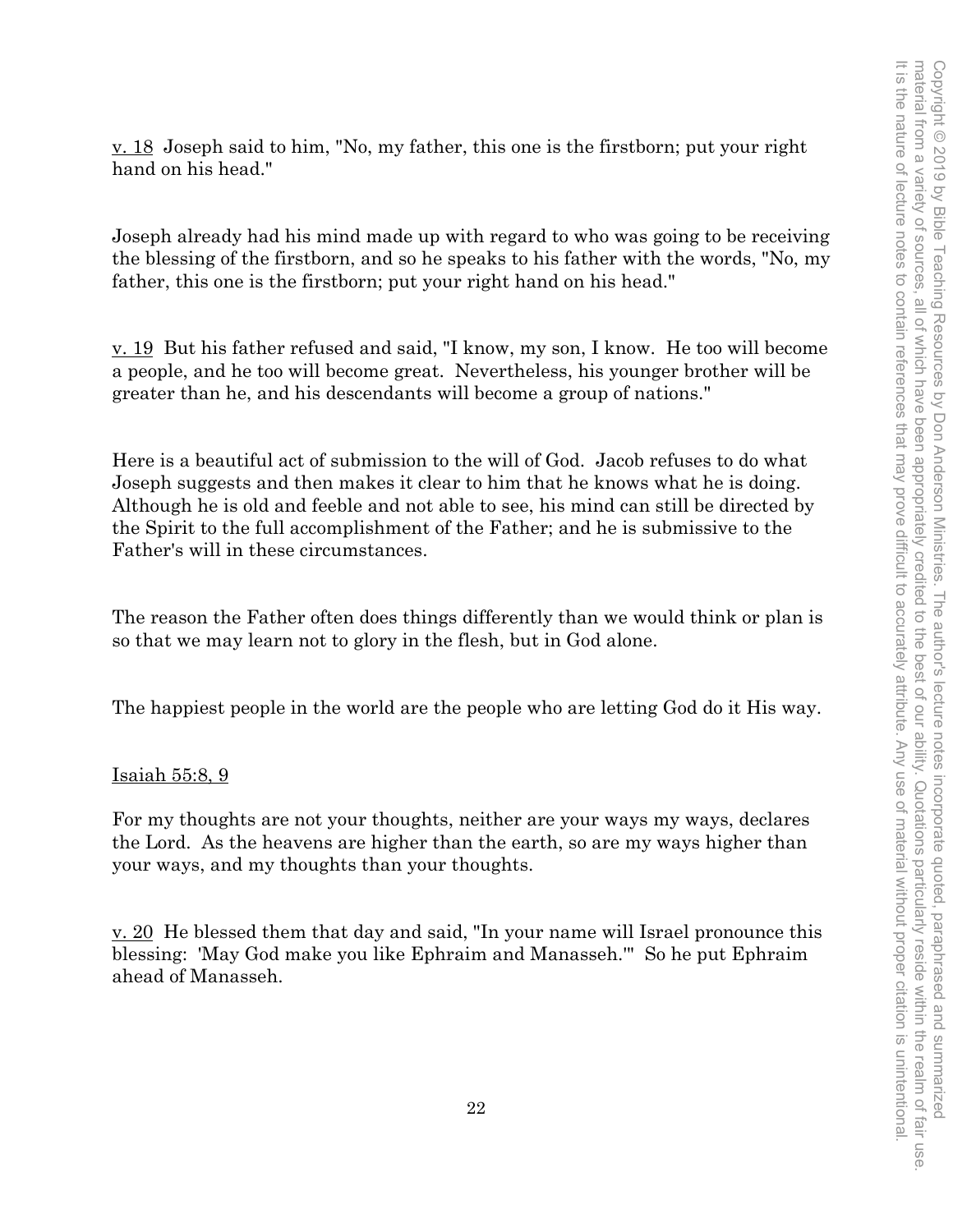You can trace it through the passage:

In Genesis 48:1 when Joseph was told about his father's illness, he took his two sons MANASSEH AND EPHRAIM.

And then when they arrive there, Genesis 48:5,

Jacob says, "Now then, your two sons born to you in Egypt before I came to you here will be reckoned as mine, EPHRAIM AND MANASSEH.

And now we come to the time of blessing, and it is: "May God make you like EPHRAIM AND MANASSEH.

So he put Ephraim ahead of Manasseh."

And now Jacob pronounces the blessing and the blessing is to put the younger ahead of the older: Ephraim before Manasseh.

v. 21 Then Israel said to Joseph, "I am about to die, but God will be with you and take you back to the land of your fathers.

I am your earthly father, Joseph, and I am about to die. But your heavenly Father will be with you. He will never leave you nor forsake you, and He will bring you back to the land of your fathers.

## Genesis 28:20, 21

Then Jacob made a vow, saying, "If God will be with me and will keep me on this journey that I take and will give me food to eat and garments to wear and I return to my father's house in safety, then the Lord will be my God."

There are no "if's" in Jacob's life now like there were way back when he made his vow in Genesis 28. It is "God *will* be with you." He knows with confidence and faith that God will be with him even though his earthly father is about to depart.

This is real faith.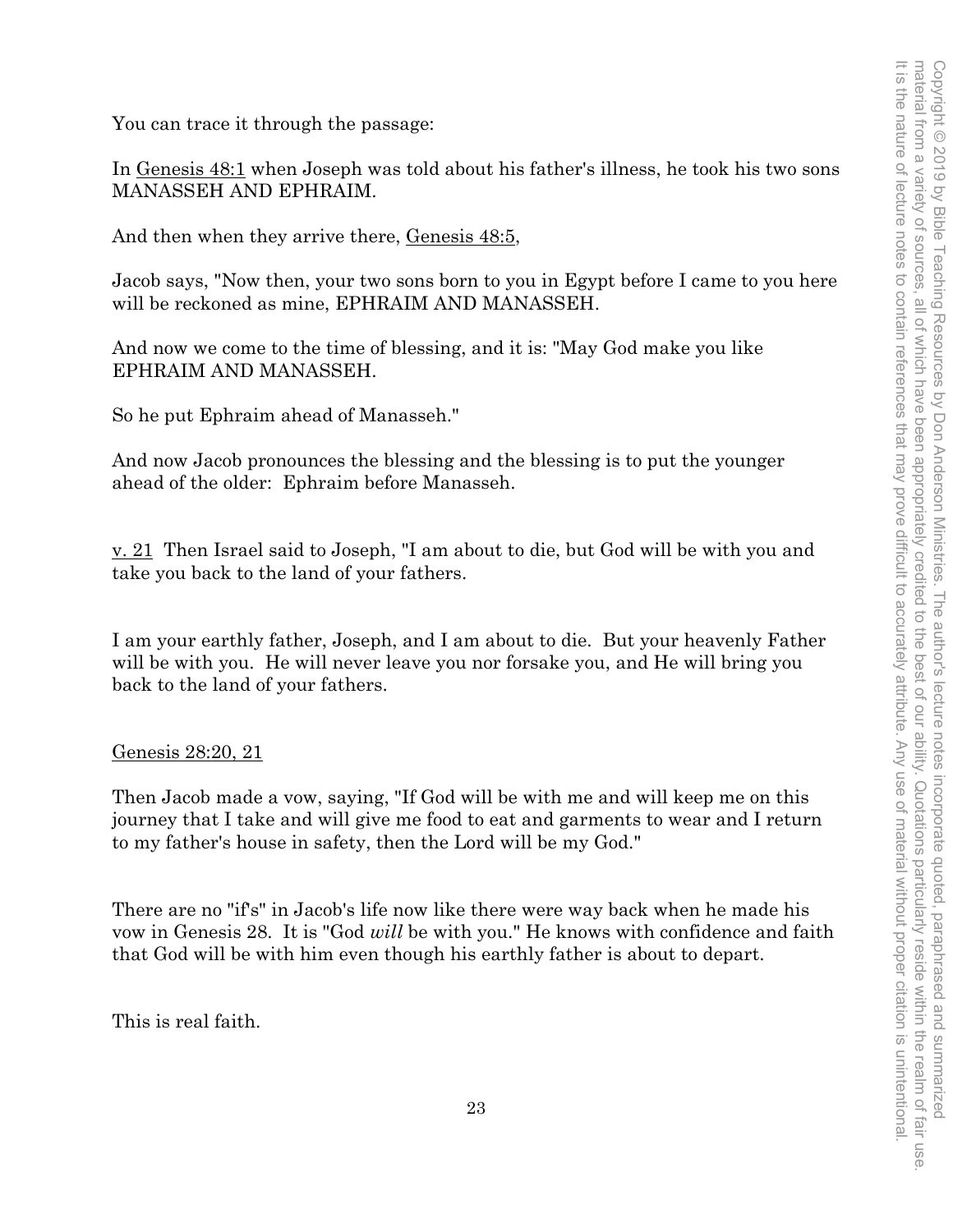"I am about to die" but in contrast:

1. God will be with you.

2. He will bring you back to the land of your fathers.

Robert Salstrom in his thesis *The Life of Faith* says,

 Abraham points out the absolute necessity of giving up everything and counting nothing as dear except a wholehearted trust in God. On being called, he promptly and fully obeyed with unquestioning trust. God had told him this, and as the divine word was so real, he did not hesitate to surrender certainties at home for what seemed to be uncertainties, except for the fact that God's word was the most assured reality in his life.

Perhaps the best statement concerning his prompt

obedience comes from the pen of Joseph Parker:

"Abraham believed God and said to sight, 'Stand back!' and to the laws of nature, 'Hold your peace!' and to the misgiving heart, 'Silence, thou lying temper!' He believed God."

This same faith is now manifested in his grandson Jacob, as he prepares himself to die.

v. 22 And to you, as one who is over your brothers, I give the ridge of land I took from the Amorites with my sword and my bow."

He gives an extra portion to Joseph than he does to his brothers.

We are going to have a further statement of blessing upon Joseph in the next chapter.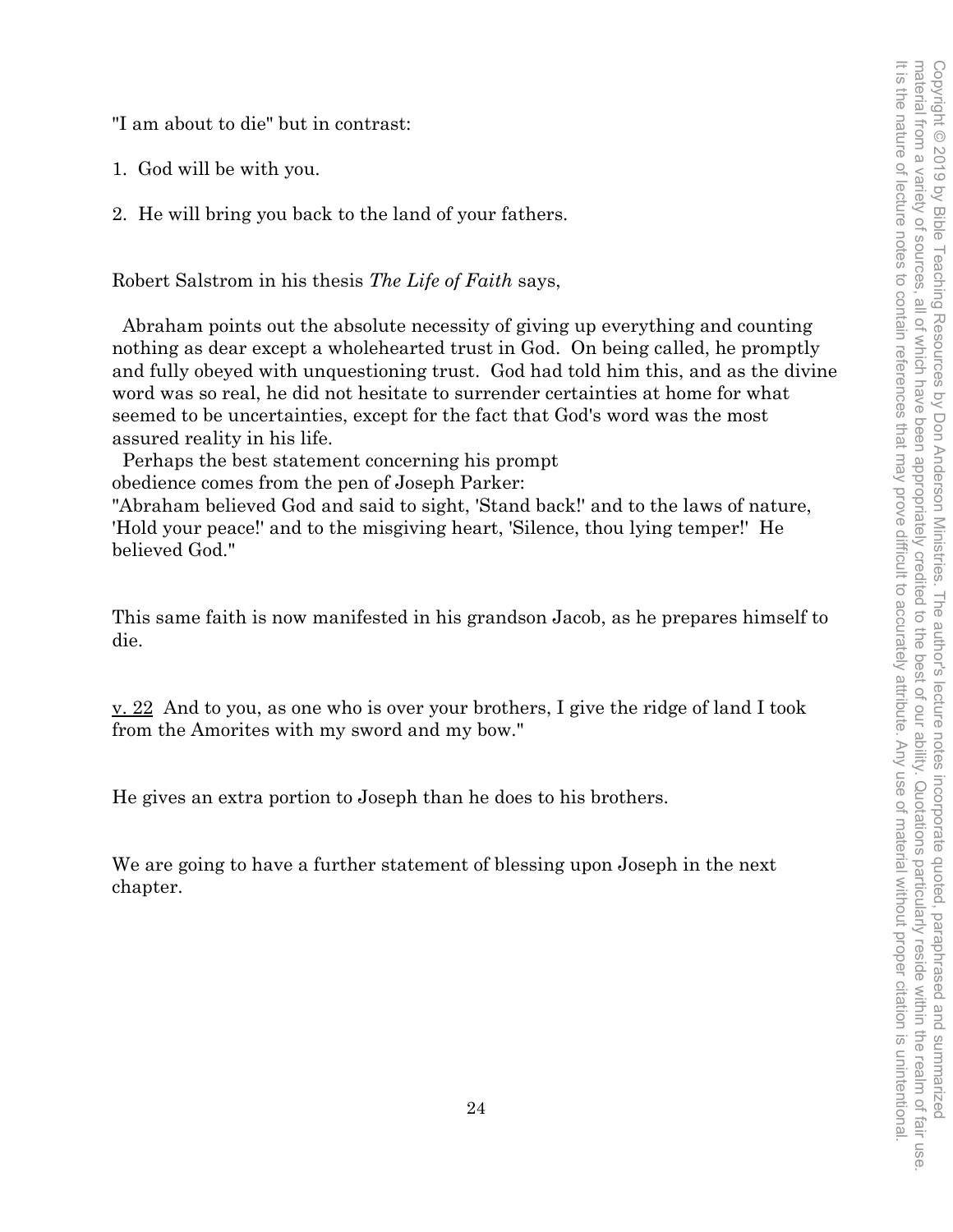## CONCLUSION:

There are a number of lessons that we can gain from this particular study:

LESSON #1: Joseph displays a CARE and CONCERN for his father in the hour of his death.

LESSON #2: Jacob has grown spiritually through the many experiences that he has had.

LESSON #3: We find him resting in the PRESENCE and PROMISES of God as he recounts the covenant.

LESSON #4: We find him filled with gratitude over the past as he refers to God as the one who has shepherded him all his life.

LESSON #5: We see love in his heart toward others in his love for Joseph and his two sons.

LESSON #6: Children are a gift from the Lord. "They are the sons God has given me here."

LESSON #7: God is ever surprising His children with added blessings beyond their expectations.

v.11 "I never expected to see your face, and behold, God has let me see your children as well."

LESSON #8: God's will is accomplished even in the crossing of Jacob's hands to pronounce the blessing.

LESSON #9: We must be careful not to put our will and desires ahead of God's will for our lives.